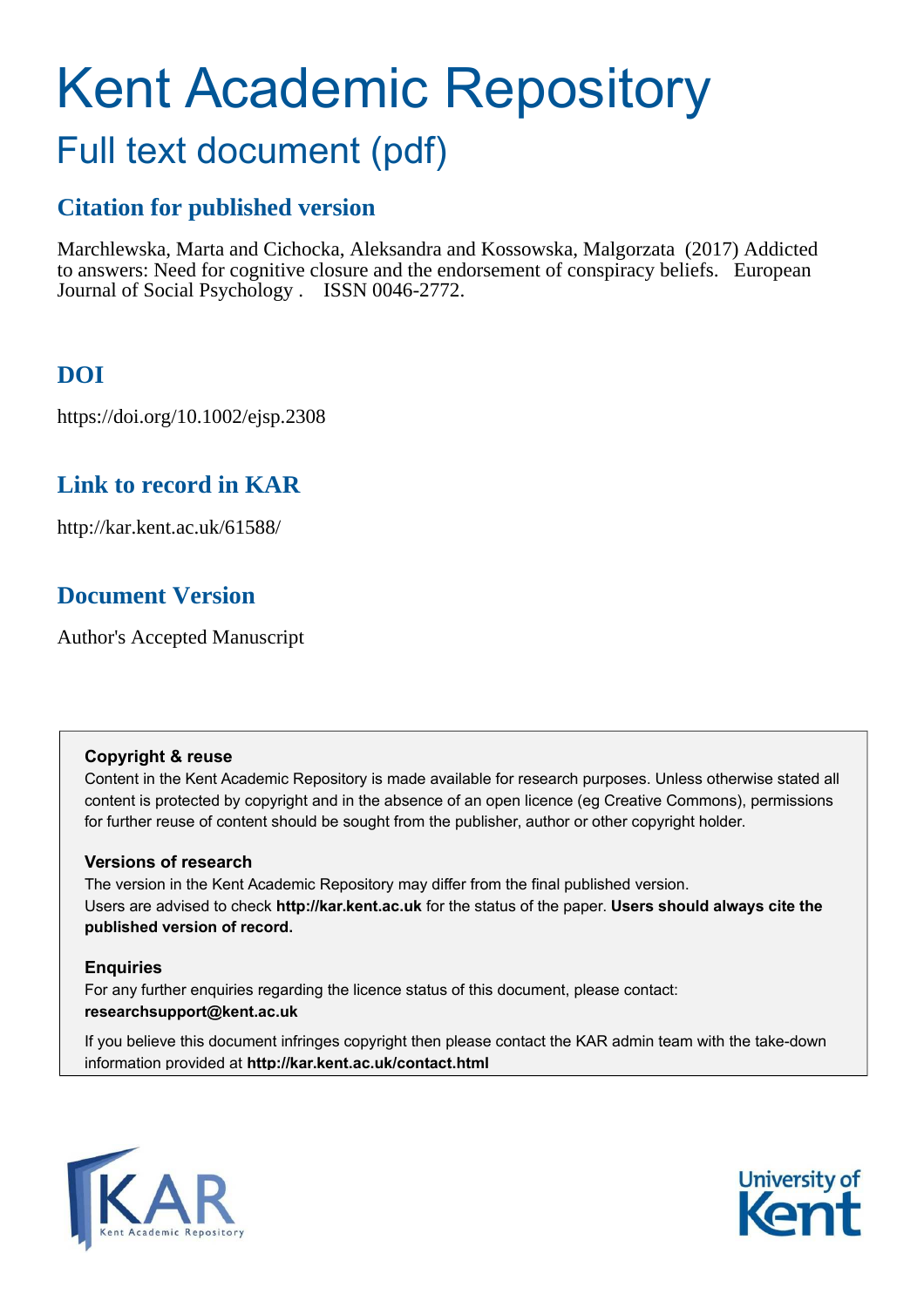#### **Addicted to answers:**

#### **Need for cognitive closure and the endorsement of conspiracy beliefs**

Marta Marchlewska

University of Warsaw

Aleksandra Cichocka

University of Kent

Małgorzata Kossowska

Jagiellonian University

Word count (exc. references/figures/tables): 5812

#### **Author note**

Marta Marchlewska, Institute for Social Studies, University of Warsaw. Aleksandra Cichocka, School of Psychology, University of Kent. Małgorzata Kossowska, Institute of Psychology, Jagiellonian University. The authors declare that there are no potential conflicts of interest with respect to the research, authorship, and/or publication of this article. The preparation of this paper was supported by a grant from the National Science Center DEC 2011/02/A/HS6/00155. The authors would like to thank Karen Douglas, Giacomo Marchesi and the Centre for Social Cognitive Studies for their comments on an earlier draft of this manuscript. Correspondence regarding this article should be directed to Marta Marchlewska, Institute for Social Studies, University of Warsaw, Stawki 5/7, 00-183, Warsaw, Poland (email: [marta.marchlewska@psych.uw.edu.pl,](mailto:marta.marchlewska@psych.uw.edu.pl) telephone: +48228315153, fax: +48228314933).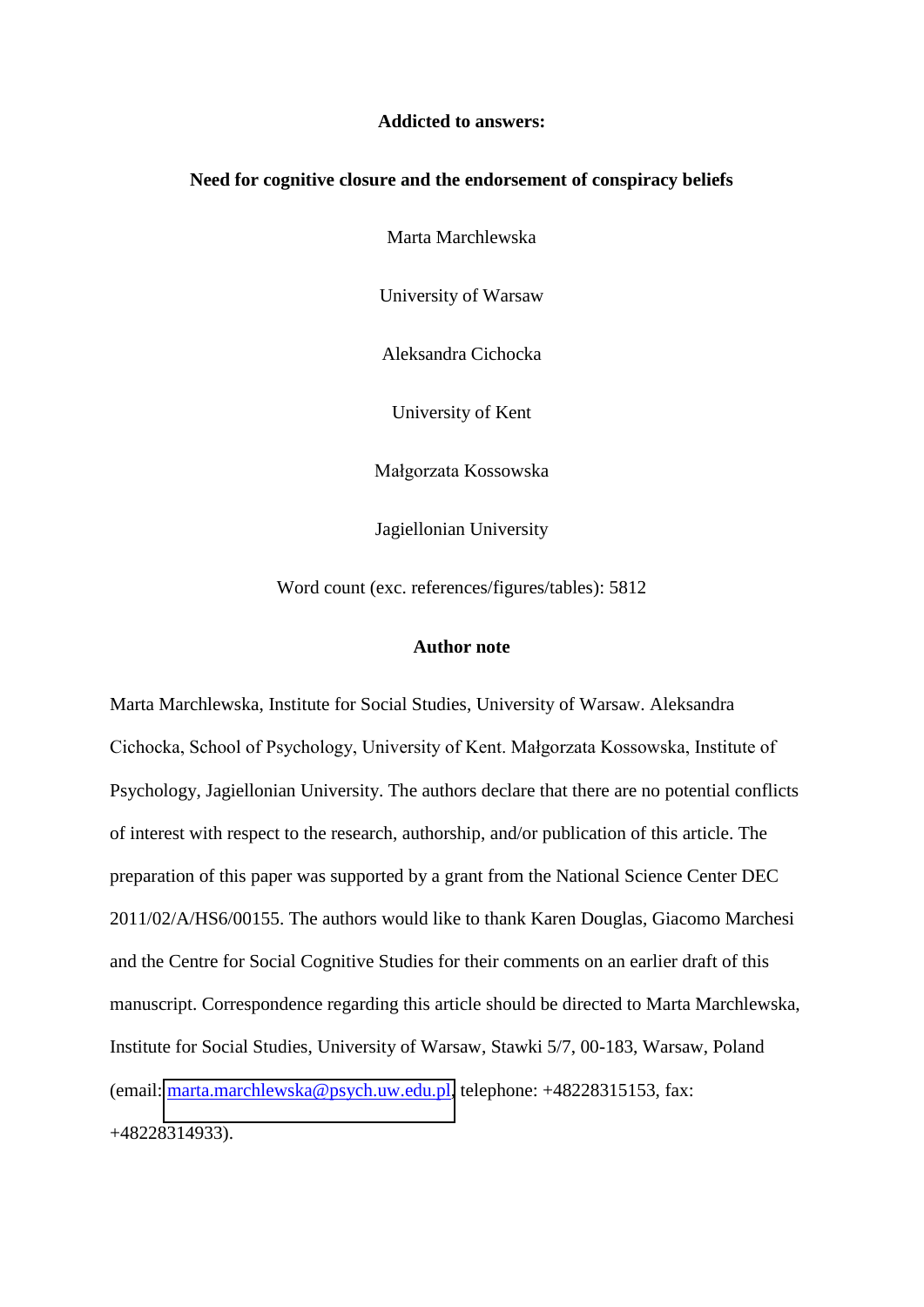#### Abstract

Conspiracy theories offer simple answers to complex problems by providing explanations for uncertain situations. Thus, they should be attractive to individuals who are intolerant of uncertainty and seek cognitive closure. We hypothesized that need for cognitive closure (NFCC) should foster conspiracy beliefs about events that lack clear official explanations, especially when conspiracy theories are temporarily salient. In Experiment 1 NFCC positively predicted the endorsement of a conspiracy theory behind the refugee crisis, especially when conspiratorial explanations were made salient. Experiment 2 showed that when conspiratorial explanations were made salient, NFCC positively predicted beliefs in conspiracies behind a mysterious plane crash. However, the link between NFCC and beliefs in conspiratorial explanations was reversed in the case of a plane crash with an official, nonconspiratorial, explanation for the accident. In conclusion, people high (vs. low) in NFCC seize on conspiratorial explanations for uncertain events when such explanations are situationally accessible.

Keywords: conspiracy beliefs, need for cognitive closure, uncertainty threat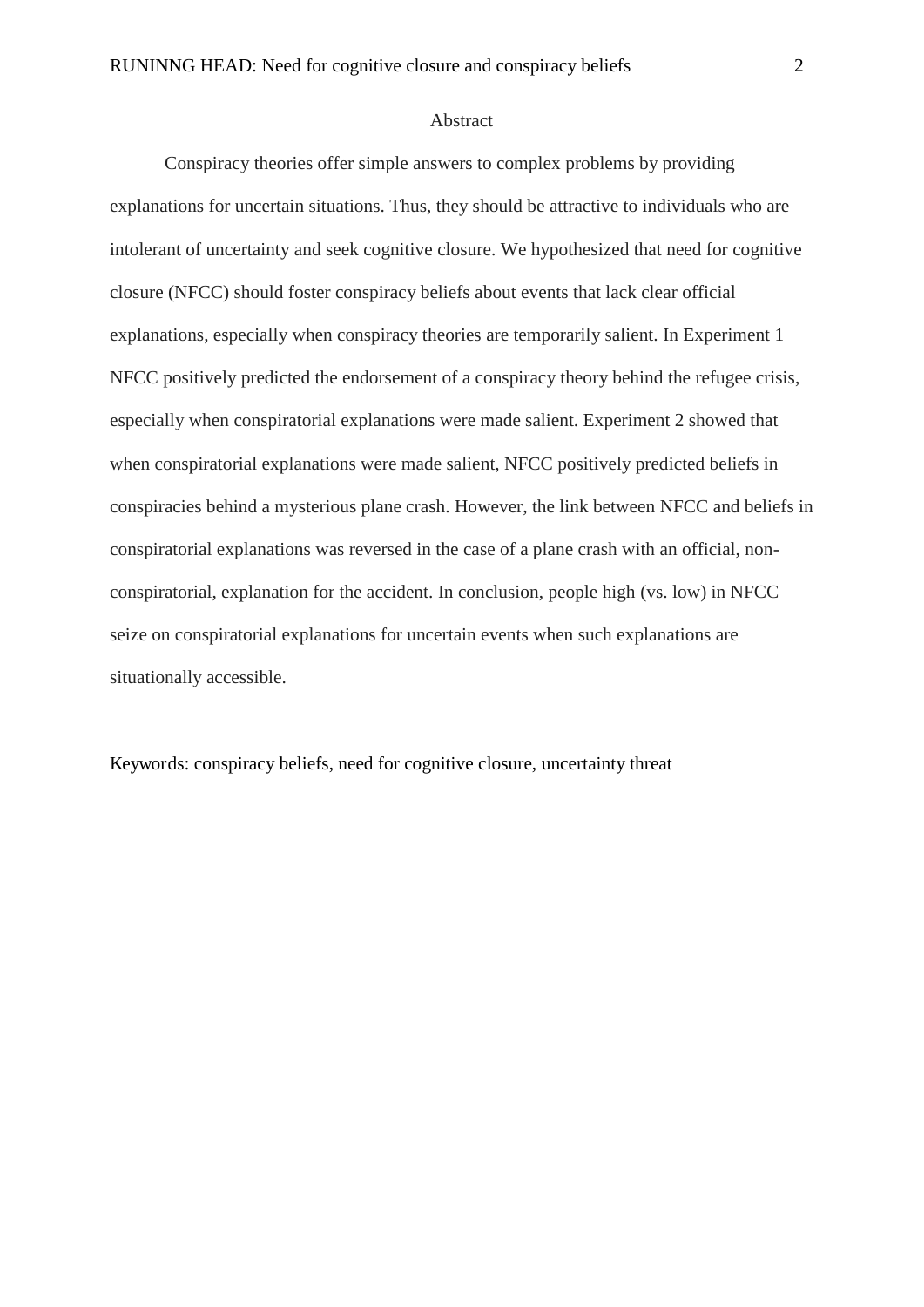#### **Addicted to answers:**

#### **Need for cognitive closure and the endorsement of conspiracy beliefs**

Perceiving the world as a place where there is no coincidence, and where everything is planned and controlled is usually connected with beliefs in God (Laurin, Kay, & Moscovitch, 2008). However, as the existence of good is always accompanied by the existence of evil, some individuals believe that threatening random events are in fact a consequence of secret actions performed by a group of malevolent people (Imhoff  $\&$  Bruder, 2014; Kofta  $\&$  Sedek, 2005). By explaining how secret organizations covertly influence or cause major world events, conspiracy theories give simple and structured answers for difficult questions. It is, therefore, not surprising that they are often activated in the context of threat to individual and collective needs (Kossowska & Bukowski, 2015). Research has demonstrated that adopting conspiracy beliefs has been previously linked to lack of personal control (Whitson & Galinsky, 2008), uncertainty (van Prooijen & Jostmann, 2013; Whitson, Galinsky, & Kay, 2015), powerlessness (Abalakina-Paap, Stephan, Craig, & Gregory, 1999; Jolley & Douglas, 2014), feelings of relative deprivation (Bilewicz, Winiewski, Kofta, & Wójcik, 2013), threatened in-group identification (Cichocka, Marchlewska, Golec de Zavala, & Olechowski, 2015) and threatened self-esteem (Cichocka, Marchlewska, & Golec de Zavala, 2015). Conspiracy thinking is a mindset connected with searching for explanations. Thus, it has been suggested that it should be associated with the epistemic motivation to reduce uncertainty and ambiguity by forming quick judgements (Kossowska & Bukowski, 2015) — often referred to as the need for cognitive closure (Kruglanski & Webster, 1996). Nevertheless, direct evidence for the positive link between need for cognitive closure and conspiracy beliefs has been lacking (e.g., Imhoff & Bruder, 2014; Leman & Cinnirella, 2013). In this research, we seek to examine if the nature of this relationship may depend whether conspiratorial explanations related to a particular event are temporarily salient (vs. not).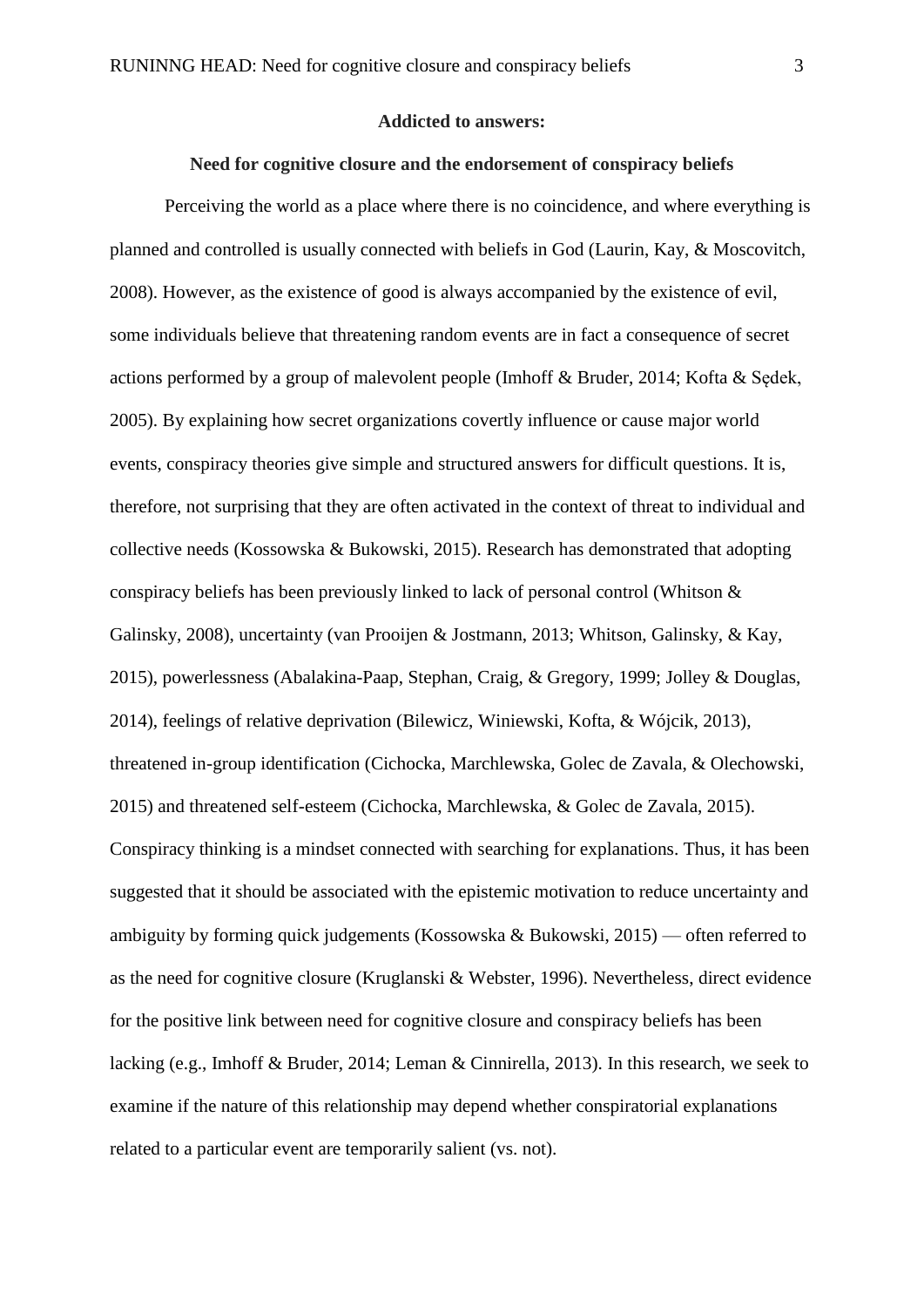Feelings of uncertainty make it difficult to anticipate events or plan actions, and they seem especially aversive when an individual does not have resources to deal with this type of threat (Fiske & Taylor, 199; Hogg & Adelman, 2013). A need to immediately eliminate uncertainty and find clear beliefs about reality is especially important for people high in need for cognitive closure (Kruglanski & Webster, 1996), who are determined to form quick judgements on any given topic (Kruglanski, 1990). In line with this reasoning, Roets and Van Hiel (2008) found that when closure is not attainable, people high in need for cognitive closure report distress and show an increased arousal assessed via a galvanic skin response. To reduce this aversive state, they demonstrate a heightened susceptibility to the primacy effect in impression formation and seize on any easily accessible information that assures closure (Freund, Kruglanski, & Shpitzajzen, 1985; Kruglanski & Webster, 1996; Webster & Kruglanski, 1994). This often results in biased knowledge formation and making choices based on partial evidence. Moreover, such decisions may be hard to modify, as an inclination to keep the closure leads to the process of freezing on the acquired information (Kruglanski, Freund, & Bar-Tal, 1996; Roets, Kruglanski, Kossowska, Pierro, & Hong, 2015).

 Research conducted in the context of intergroup relations shows that temporarily salient cognitive schemas have crucial impact on the decision-making process among individuals high in need for cognitive closure (Golec & Federico, 2004; Golec de Zavala, Federico, Cisłak, & Sigger, 2008). For example, need for cognitive closure is positively linked to making sharp distinctions between ingroups and outgroups which leads to preference for competitive behaviors over cooperation. Golec de Zavala and colleagues (2008) showed that this relationship may be even stronger when a competitive schema is temporarily salient, and on the other hand – significantly weaker when a cooperative schema is salient. Similarly, Kossowska and Van Hiel (2003) demonstrated that need for cognitive closure was positively related to the endorsement of political views that are chronically salient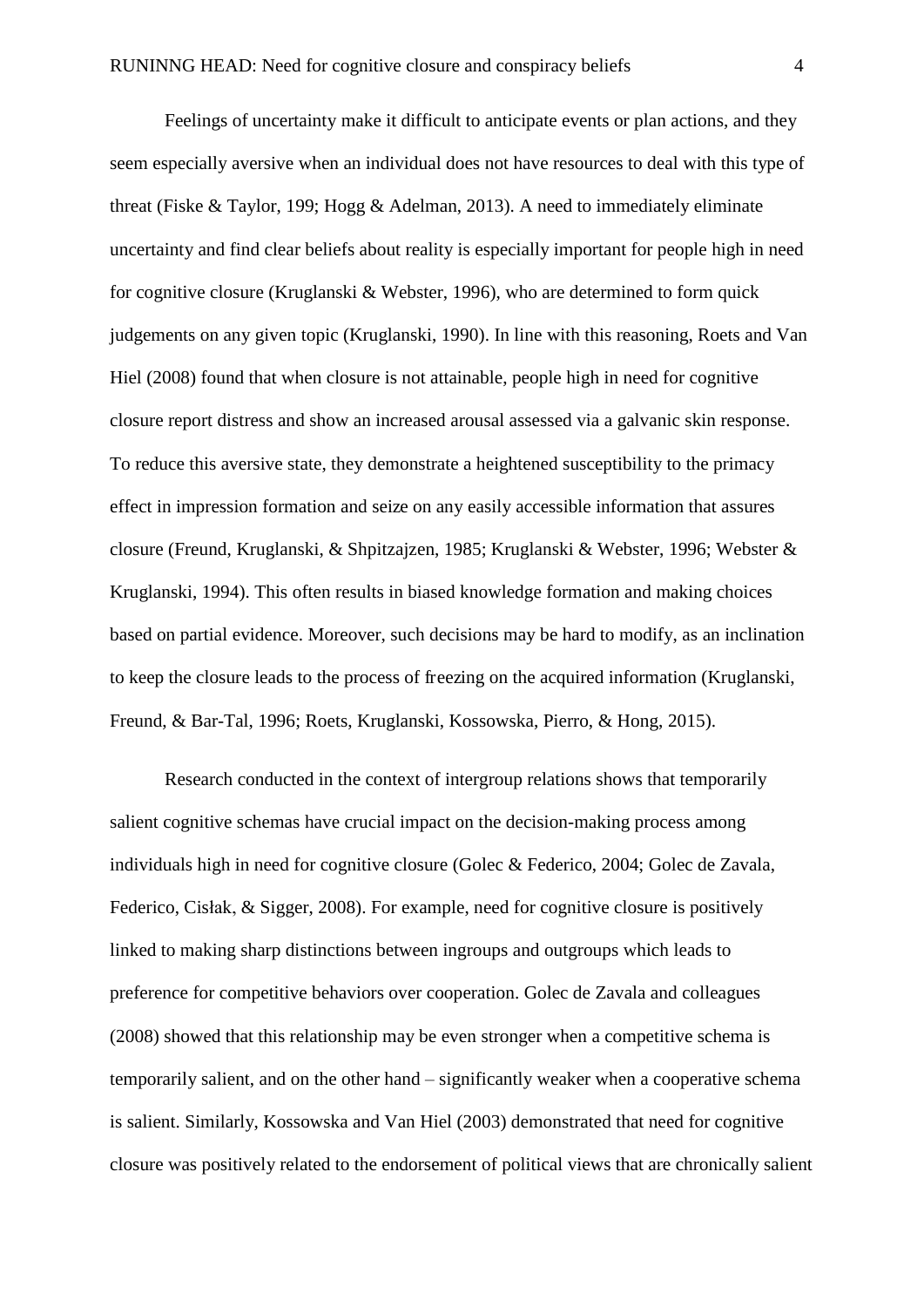in a given political context, irrespective of whether these views were left-wing or right-wing. As the need for cognitive closure is associated with heuristic information processing based on easily accessible schemas (Kossowska & Bukowski, 2015; Webster & Kruglanski, 1994), we suggest that it may be linked to adopting conspiratorial explanations for unexplained events but only when a conspiratorial schema is made salient.

Recent empirical research by Imhoff and Bruder (2014) or Leman and Cinnirella (Study 1; 2013) examined the correlation between need for cognitive closure and beliefs in conspiracy theories but found this correlation to be weak and non-significant. One reason for these weak relationships could be that none of these studies examined the link between need for cognitive closure and conspiracy beliefs in a context in which conspiracy theories would be particularly accessible to the individual. In one of their studies, Leman & Cinnirella (2013; Study 2) examined adopting salient conspiratorial explanations for a fictitious situation among participants with experimentally lowered need for cognitive closure versus those in a control research condition. They found no significant differences between conditions, but the study did not include a high need for cognitive closure condition. Nevertheless, the results showed that lowering the need for cognitive closure led to analyzing both pro- and anti-conspiracy evidence in a more detailed manner (Leman & Cinnirella, 2013). This is in line with studies linking the need for cognitive closure to lower levels of scrutiny in analyzing evidence (Ford & Kruglanski, 1995; Klein & Webster, 2000). As lower levels of scrutiny and lower analytic thinking have also been found to be related to stronger belief in conspiracy theories (Swami, Voracek, Steiger, Tran, & Furnham, 2014), one may expect that people high in the need for cognitive closure should adopt conspiratorial explanations when conspiratorial explanations are salient and cannot be easily replaced by a different scenario.

#### **Overview of the current research**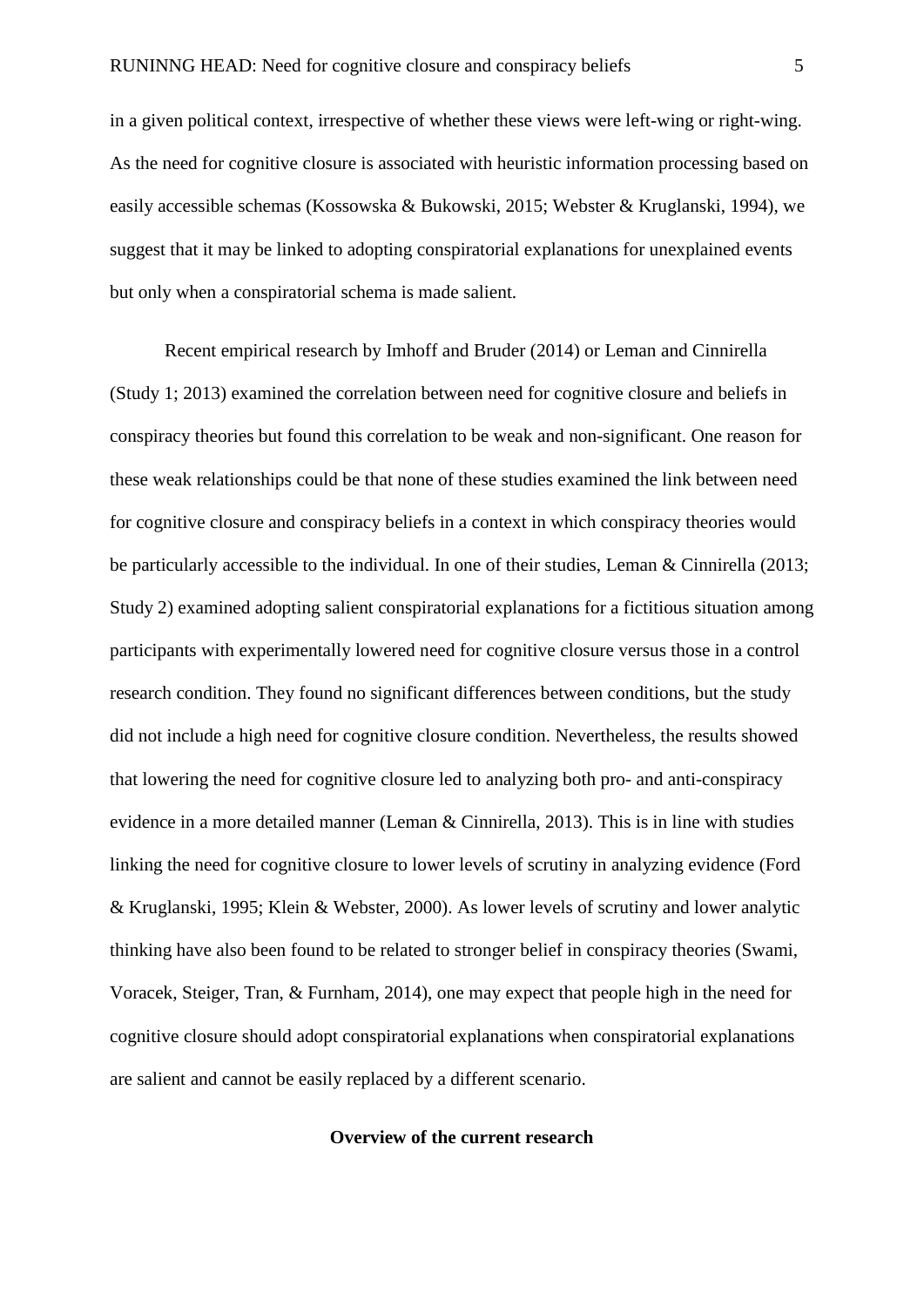The aim of the current research was to provide a more complex understanding of the relationship between need for cognitive closure and the endorsement of conspiratorial explanations for major events. Need for cognitive closure is connected with desire for predictability, preference for structure and intolerance to ambiguity. It urges the individual to attain closure as soon as possible (Roets et al., 2015). Conspiracy beliefs meet those expectations by offering structured maps of meaning, and giving simple explanations for uncertain situations (Kossowska & Bukowski, 2015). In line with this reasoning, we assumed that need for cognitive closure should predict the endorsement of conspiratorial explanations for major events but only when conspiratorial explanations are easily accessible. In other words, we proposed that when faced with ambiguous events accompanied by conspiratorial explanations, individuals high in need for cognitive closure should "seize" and "freeze" on conspiracy beliefs.

We tested our assumptions in two experimental studies. In both experiments, we measured need for cognitive closure as the independent variable. Experiment 1 manipulated exposure to conspiracy explanations for the arrival of refugees to Poland. We hypothesized that participants high in the need for cognitive closure would be more likely to rely on the conspiratorial explanation when it was made salient (compared to the control condition). In Experiment 2 we tested whether exposure to conspiracy explanations (compared to the control condition) would affect the link between need for cognitive closure and conspiracy beliefs for a mysterious plane crash, compared to a plane crash with confirmed non-conspiratorial causes. We assumed that participants high in need for cognitive closure would rely on conspiratorial explanations for an uncertain (vs. certain) event only when such explanations are made salient (vs. not). However, when the non-conspiratorial causes for the plane crash are known and certain, participants high in need for cognitive closure should freeze on them and, thus, reject salient conspiratorial explanations. Taking into consideration that conspiracy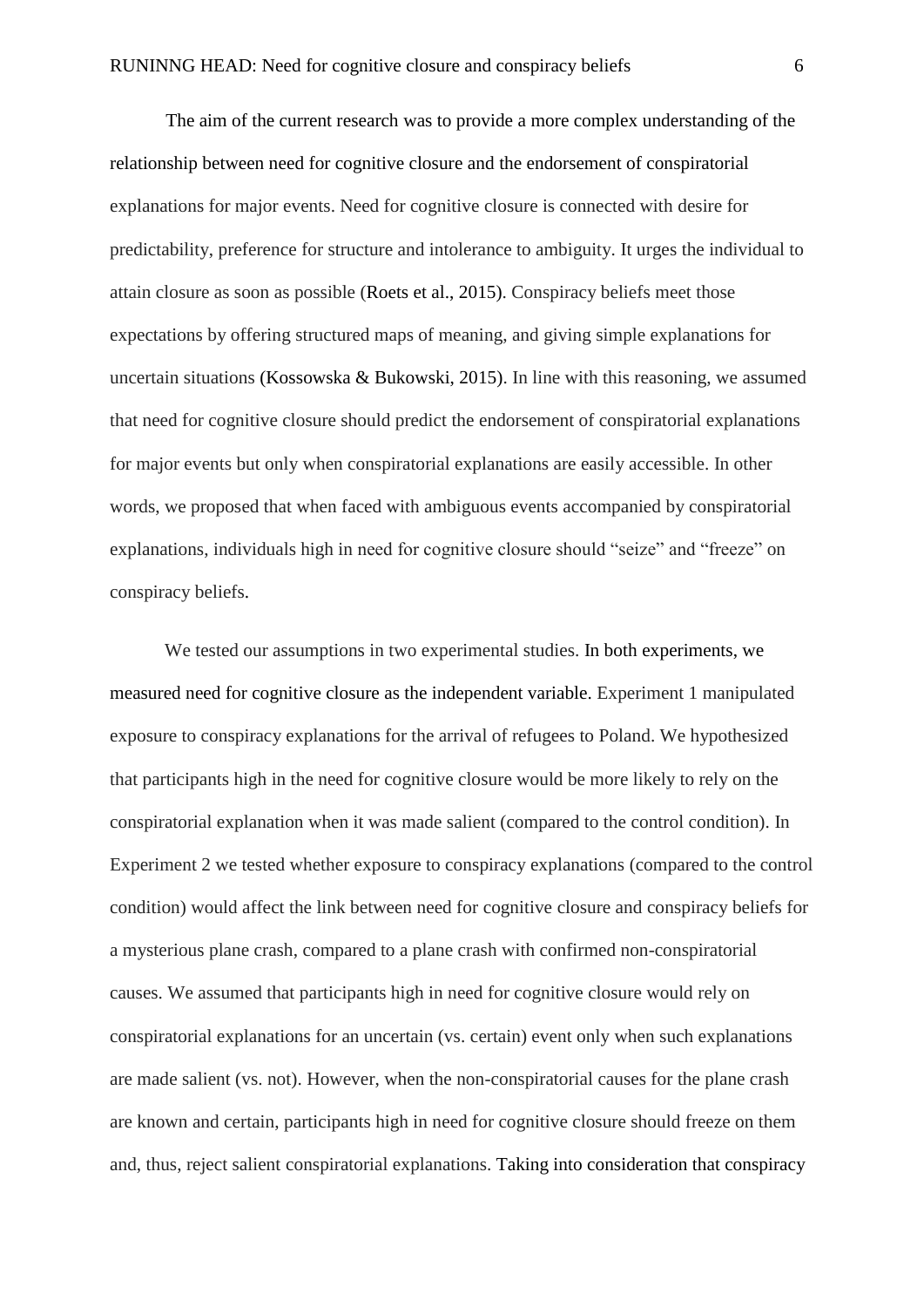theories are often spread through the internet (see HIV denial conspiracy; Smith & Novella, 2007), we prepared our manipulations as imitations of online articles and conducted our experiments among internet users.

#### **Experiment 1**

In Experiment 1 we tested the hypothesis that need for cognitive closure would be related to relying on conspiratorial explanation for a major event when a conspiratorial explanation was made salient. We focused on Poland's agreement to offer asylum to refugees from Syria and Eritrea as a part of the European Union relocation and resettlement programme. This decision likely caused uncertainty among Polish residents. Ethnically, Poland is a very homogenous country which often results in negative attitudes toward foreigners who do not share Polish traditions. According to the results of a survey conducted by one of the leading Polish public opinion research institutions, 78% of Poles linked refugees arrival to reduced levels of safety, and only 5% declared that Poland should comply with EU directives and allow refugees to settle in Poland (CBOS, 2015). Also, political rhetoric on the refugee crisis strengthened the feelings of uncertainty among people living in Poland. For example, Jaroslaw Kaczynski, leader of Poland's ruling Law and Justice Party, claimed that refugees could bring dangerous disease and parasites to Poland (Goclowski, Barteczko, & Koper, 2015). Thus, we believed that in the face of such threats combined with a fear of the unknown "other," individuals high in cognitive closure should be especially prone to rely on conspiratorial explanation standing behind refugees' arrival. In the study, we manipulated conspiracy salience by suggesting (or not) that the European Union is secretly planning hostile actions against Poland to gain power and control over it.

#### **Method**

#### **Participants.**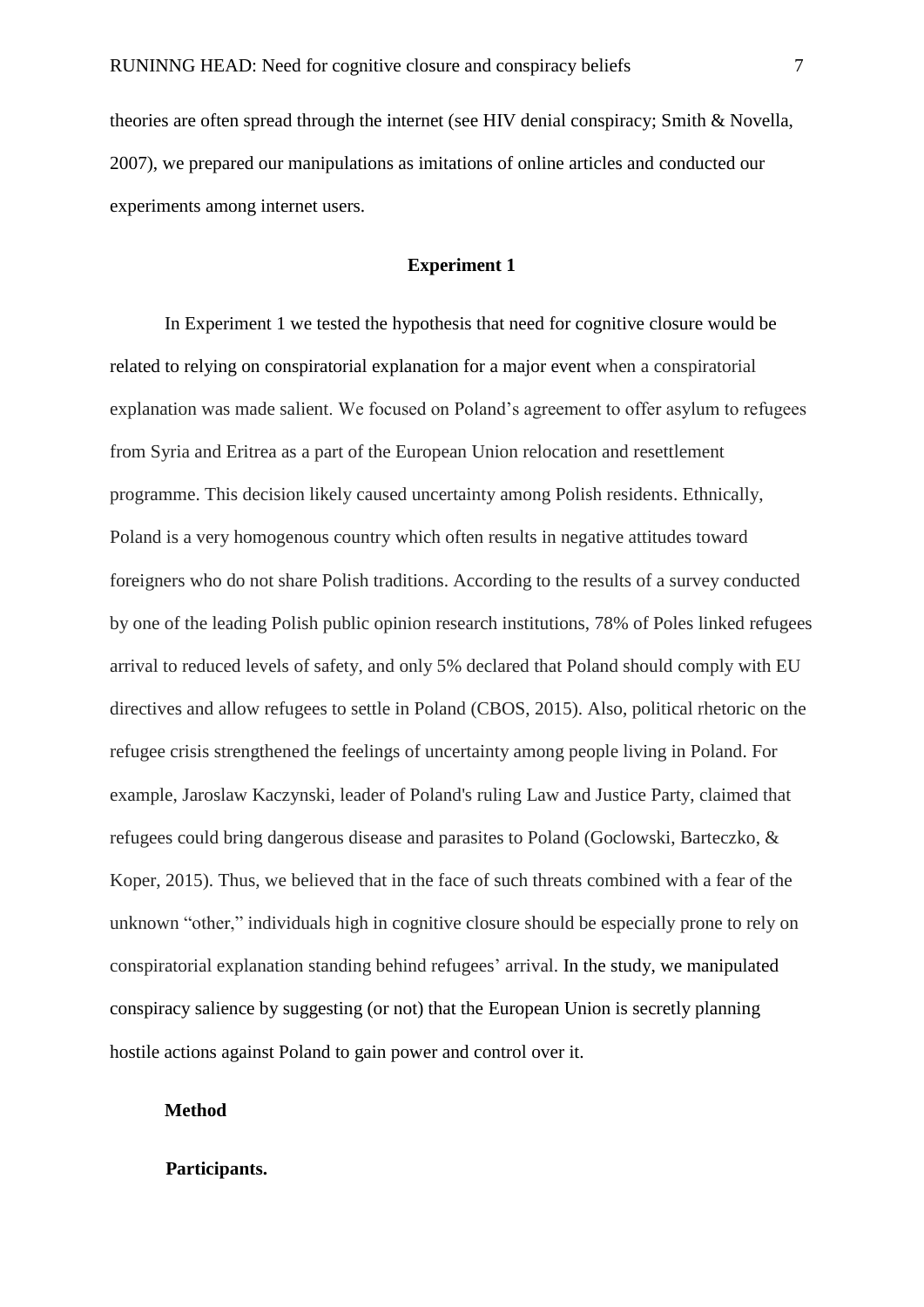Experiment 1 was conducted among 245 Polish internet users. The whole sample consisted of 132 women and 112 men (1 person did not specify his/her gender). The age of the participants ranged from 14 to 88 years ( $M_{\text{age}} = 36.93$ , SD = 14.21). Participation was voluntary and anonymous, with no remuneration offered to participants<sup>1</sup>.

#### **Procedure.**

 $\overline{a}$ 

At the beginning of the study participants were asked to fill out the measure of the need for cognitive closure. Then, all of the participants read a short text concerning the EU plans for rescue of Syrian and Eritrean refugees by financing their stay in Poland. The main text was prepared as an imitation of an online article. Participants were randomly assigned to one of two experimental conditions, which differed by the type of material presented below the main text.

Participants in the conspiracy-salience condition ( $n = 118$ ) were exposed to an alleged internet conversation blaming the EU for conducting secret actions against Poland. According to the comments, refugees' arrivals in Poland and supporting their stay by the EU were arranged to evoke chaos and gain power over Poland (e.g., "The EU will do everything to bring refugees specifically to Poland. This will evoke chaos and allow the EU to do whatever they want with Poland ." or "The EU funds? One day we will have to pay them back for all these donations."). In the control condition ( $n = 127$ ) participants were exposed to internet comments which were unrelated to conspiratorial thinking and approved the EU's rescuing

<sup>&</sup>lt;sup>1</sup> In both experiments we sought to recruit at least 55 participants "per cell," which is in line with the Simonsohn, Nelson, & Simmons' (2013) rule of thumb of  $n > 50$  "per cell."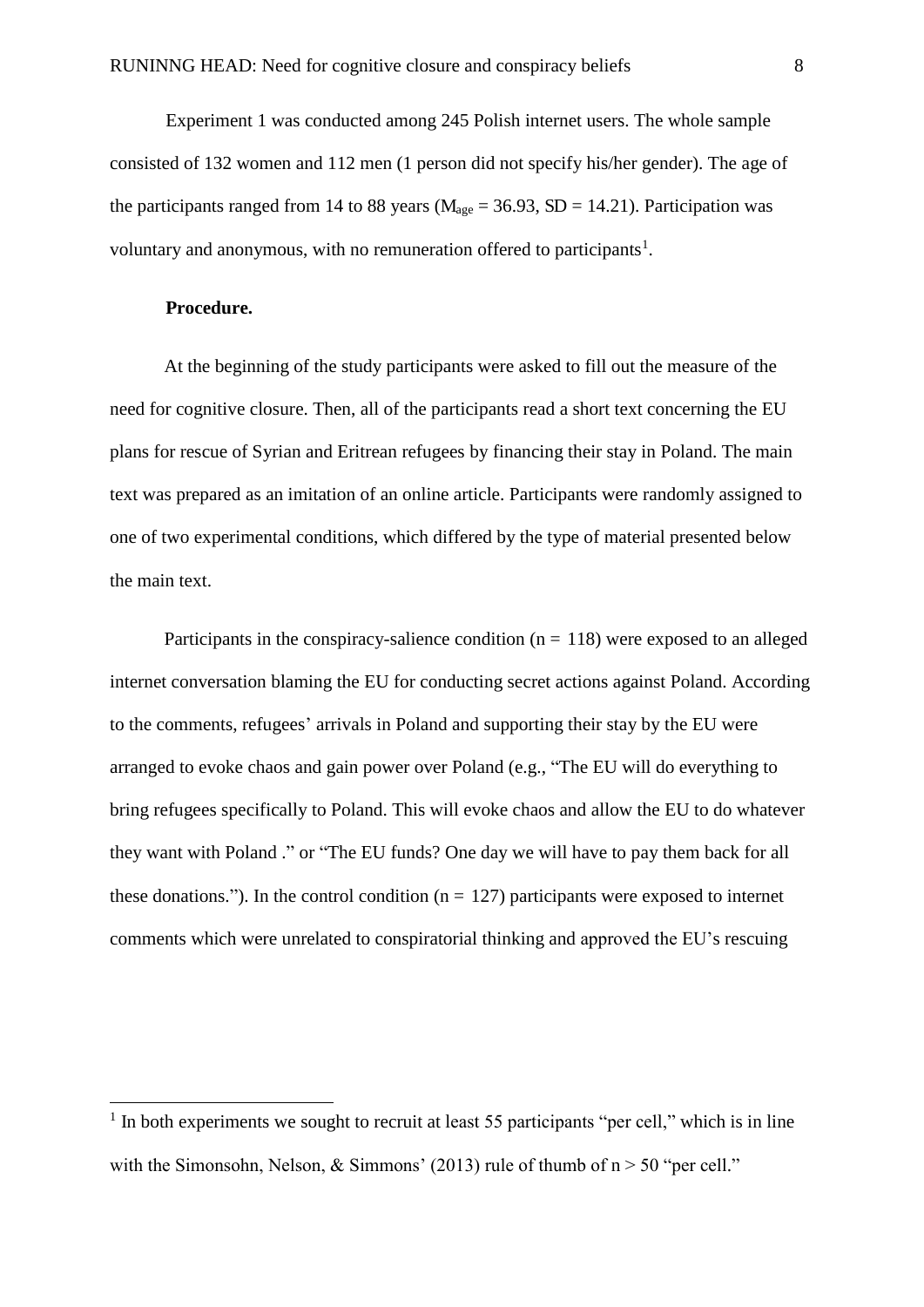action (e.g., "It is beneficial for Poles that the EU funds this action instead of asking Polish citizens to do it." $)^2$ .

Afterwards, participants answered the questions about their belief in the EU's conspiracy standing behind the arrival of refugees in Poland.

#### **Measures.**

**Need for cognitive closure** was measured using a short, 15-item, version of the Polish Need for Cognitive Closure scale (Kossowska, Hanusz & Trejtowicz, 2012). Participants were asked to rate each statement on a scale from  $1 =$  completely disagree to  $6 =$  completely agree,  $\alpha$  = .67, M = 3.74, SD = 0.52. A higher mean score indicated a higher need for cognitive closure.

**Conspiracy beliefs** were measured with six items: 1)"The EU hides the real reasons for binging refugees into Poland. ", 2)"The EU offers help to the refugees selflessly." (reverse coded), 3)"The EU spreads the world about refugees' situation to divert the world's attention from the EU's real plans.", 4)"The EU brings refugees to Poland to destroy Polish culture.", 5) "The EU secretly plans to take power over the Polish economy", 6) "The EU's plan to help refugees, that they present to Poland, is authentic." (reverse coded). Participants were asked to rate each statement on a scale from  $1 =$  completely disagree to  $6 =$  completely agree,  $\alpha = .89$ ,  $M = 2.99$ ,  $SD = 1.42$ . A higher mean score indicated higher conspiracy beliefs.

#### **Results and Discussion**

 $\overline{a}$ 

<sup>&</sup>lt;sup>2</sup> In Experiment 1 we also measured collective narcissism (Golec de Zavala, Cichocka, Eidelson, & Jayawickreme, 2009) for the purpose of different research.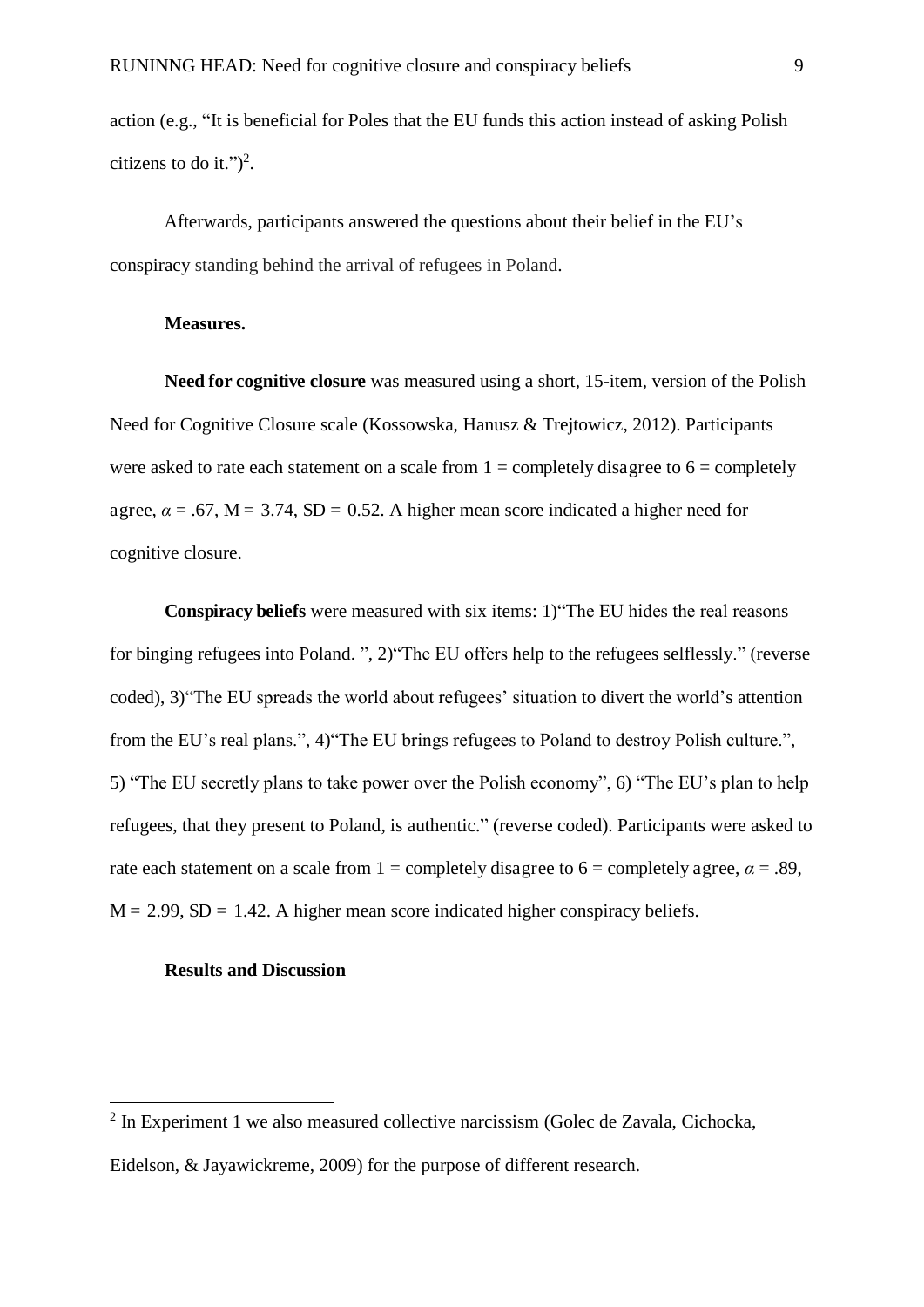First, we computed the correlation between the need for cognitive closure and conspiracy beliefs across conditions. We found a significant positive relationship between these variables,  $r(243) = .22$ ,  $p = .001$ . We then performed a hierarchical multiple regression analysis to investigate whether this relationship was moderated by the experimental conditions. Need for cognitive closure was mean-centered prior to the analyses. Experimental conditions were coded  $-1 =$  control condition and  $1 =$  conspiracy-salience condition.

In the first step we investigated the effects of the need for cognitive closure and the experimental condition on conspiracy beliefs; F  $(2, 242) = 6.55$ , p = .002, R<sup>2</sup> = .05. We found a positive significant effect of need for cognitive closure,  $B = 0.60$ ,  $SE = 0.17$ ,  $p = .001$ , but no significant independent effect of experimental condition,  $B = 0.09$ ,  $SE = 0.09$ ,  $p = .31$ .

In the second step we introduced a two-way interaction of the need for cognitive closure and the experimental condition. We found a significant positive effect of need for cognitive closure,  $B = 0.64$ ,  $SE = 0.17$ ,  $p < .001$ , but no significant effect of experimental condition,  $B = 0.09$ ,  $SE = 0.09$ ,  $p = .30$ . The interaction of need for cognitive closure and experimental condition was significant,  $B = 0.34$ ,  $SE = 0.17$ ,  $p = .046$ ; for the whole model,  $F(3, 241) = 5.77$ ,  $p = .001$ ;  $R^2 = .07$ ,  $\Delta R^2 = .02$ . Simple slope analysis indicated that need for cognitive closure significantly and positively predicted conspiracy beliefs in the conspiracysalience condition,  $B = 0.97$ ,  $SE = 0.25$ ,  $p < .001$ , and positively, albeit non-significantly, in the control condition,  $B = 0.29$ ,  $SE = 0.23$ ,  $p = .20$  (Figure 1).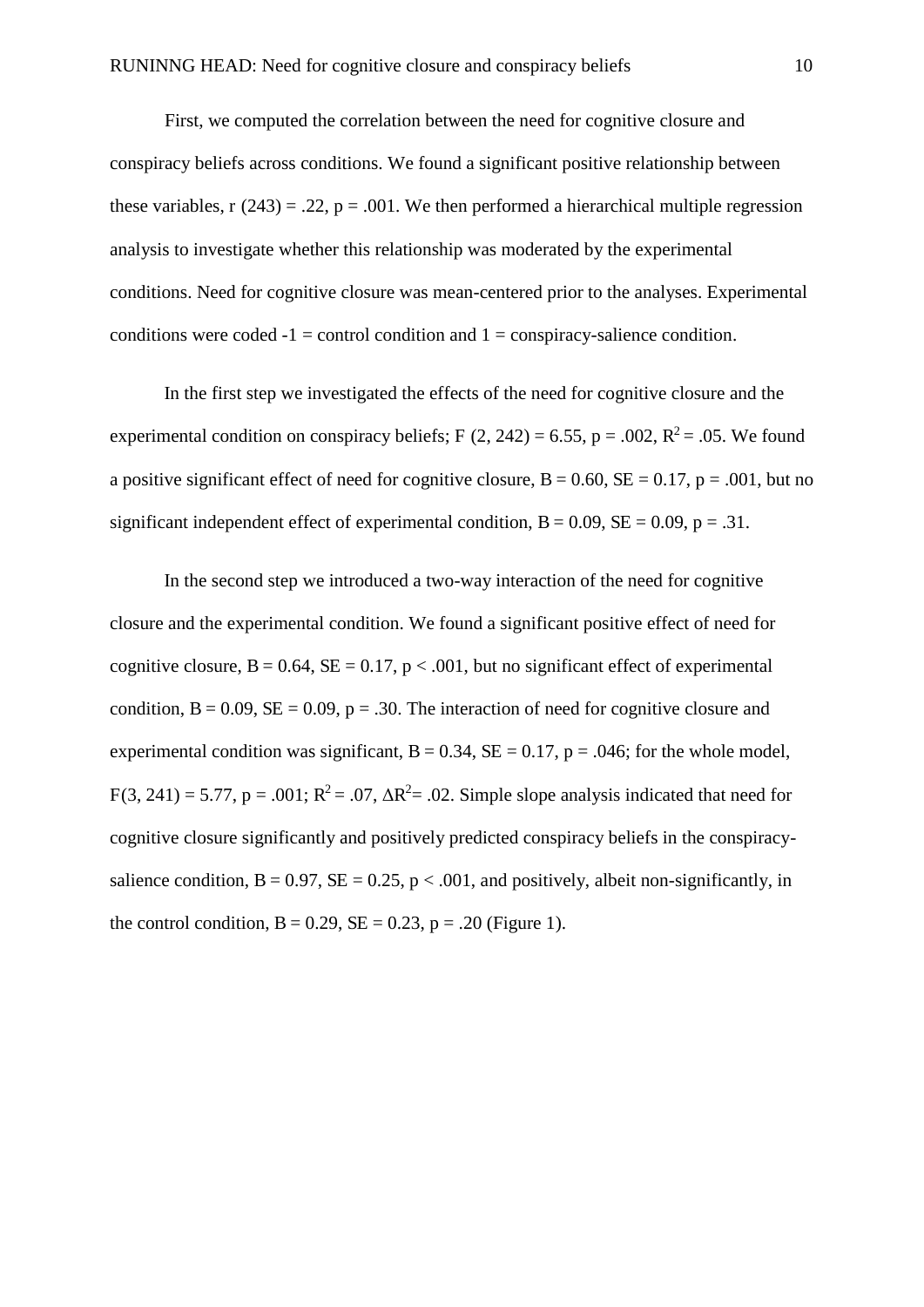

Figure 1. Interaction effect of need for cognitive closure and conspiracy-salience (vs. control) condition on conspiracy beliefs.

Note. \*\*\*  $p < .001$ .

Experiment 1 confirmed that need for cognitive closure was linked to the endorsement of conspiratorial explanations behind refugees arrival in Poland. However, this effect was stronger when the conspiratorial explanation was made salient. People high in need for cognitive closure who were exposed to the conspiracy blaming European Union for secret actions against Poland, were more likely to believe that the tragic situation of Syrian and Eritrean refugees was just a mystification. Apparently, they were ready to accept a coherent, and certain story according to which the European Union sends refugees to Poland in order to gain power over its economy or destroy Polish culture. These results provided initial confirmation of our hypothesis in the context of reactions to the influx of foreigners to one's own country.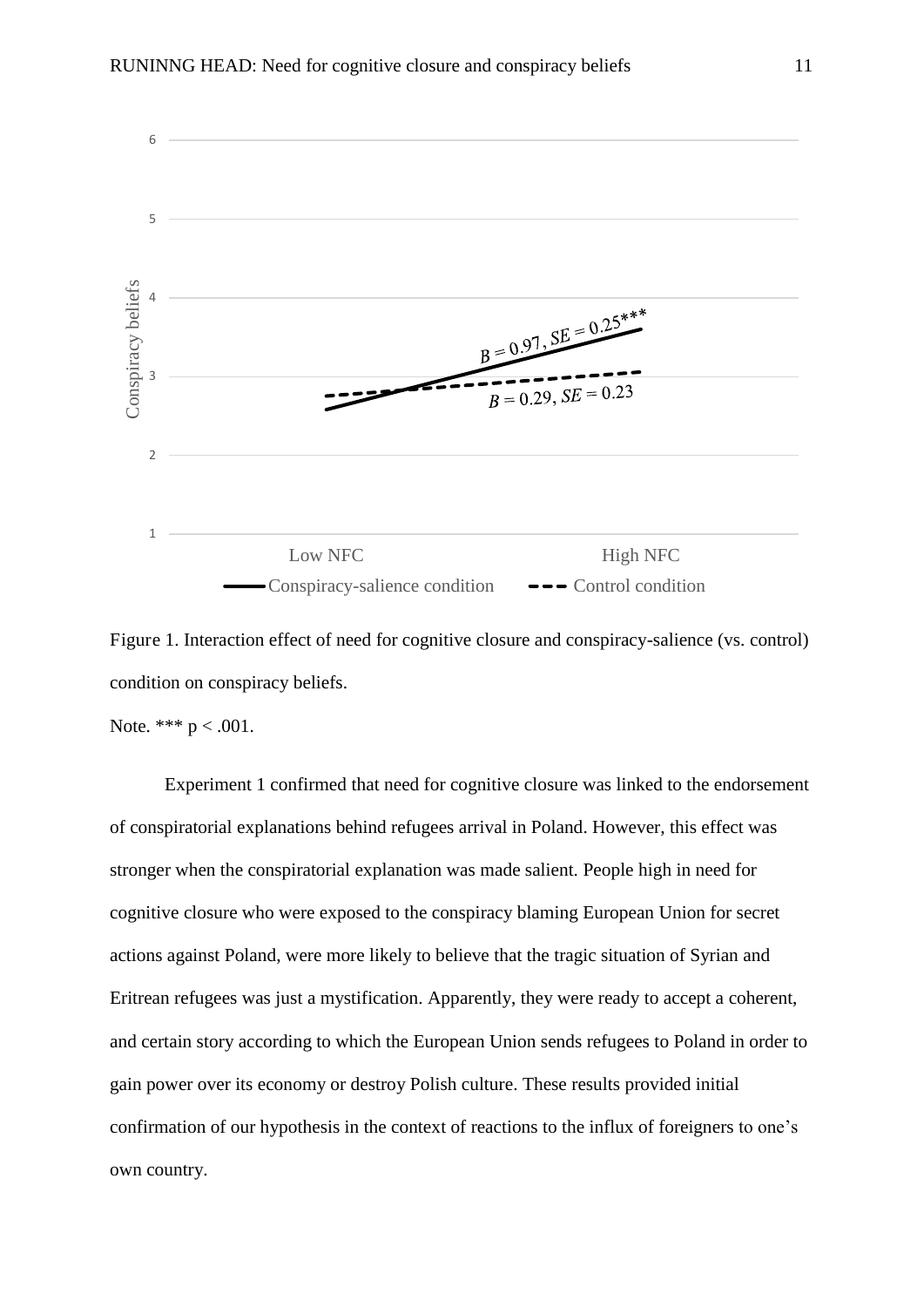#### **Experiment 2**

In Experiment 2 we aimed to replicate the pattern of results obtained in Experiment 1. We further examined whether the endorsement of salient conspiracy theories by those high in need for cognitive closure will depend on whether the event did or did not have a clear official explanation. Individuals high in need for cognitive closure demonstrate a heightened susceptibility to the primacy effect in impression formation and seize on easily accessible information assuring closure (Freund, et el., 1985; Kruglanski & Webster, 1996; Webster & Kruglanski, 1994). Thus, we expected the strongest link between need for cognitive closure and the endorsement of conspiracy theories when these theories are made salient, but at the same time a more plausible official explanation is lacking (i.e., participants experience uncertainty about the cause of the event). However, when official, non-conspiratorial, causes of the event assure certainty, people high in need for cognitive closure should focus on these official explanations and as a result reject salient conspiratorial beliefs which are inconsistent with previously collected information. We examined our hypothesis in a different context that is frequently associated with the spreading of conspiracy theories—major plane catastrophes. Specifically, we predicted that in the context of uncertainty about the explanation for a plane crash, we would observe a stronger link between the need for cognitive closure and conspiracy beliefs than in the context of certain, official explanations. However, basing on the results of Study 1 we expect this effect to be observed only when the conspiracy theories about the plane crash are made salient (vs. not). $3$ 

In the uncertainty condition we used the story of Malaysia Airlines Boeing 777 which disappeared with 239 passengers on board on  $8<sup>th</sup>$  March 2014 during a flight from Kuala Lumpur to Beijing. In spite of massive international action, for 16 months no trace of the

 $\overline{a}$ 

 $3$  We obtained initial evidence for this hypothesis in a pilot study. See the Supplement for details.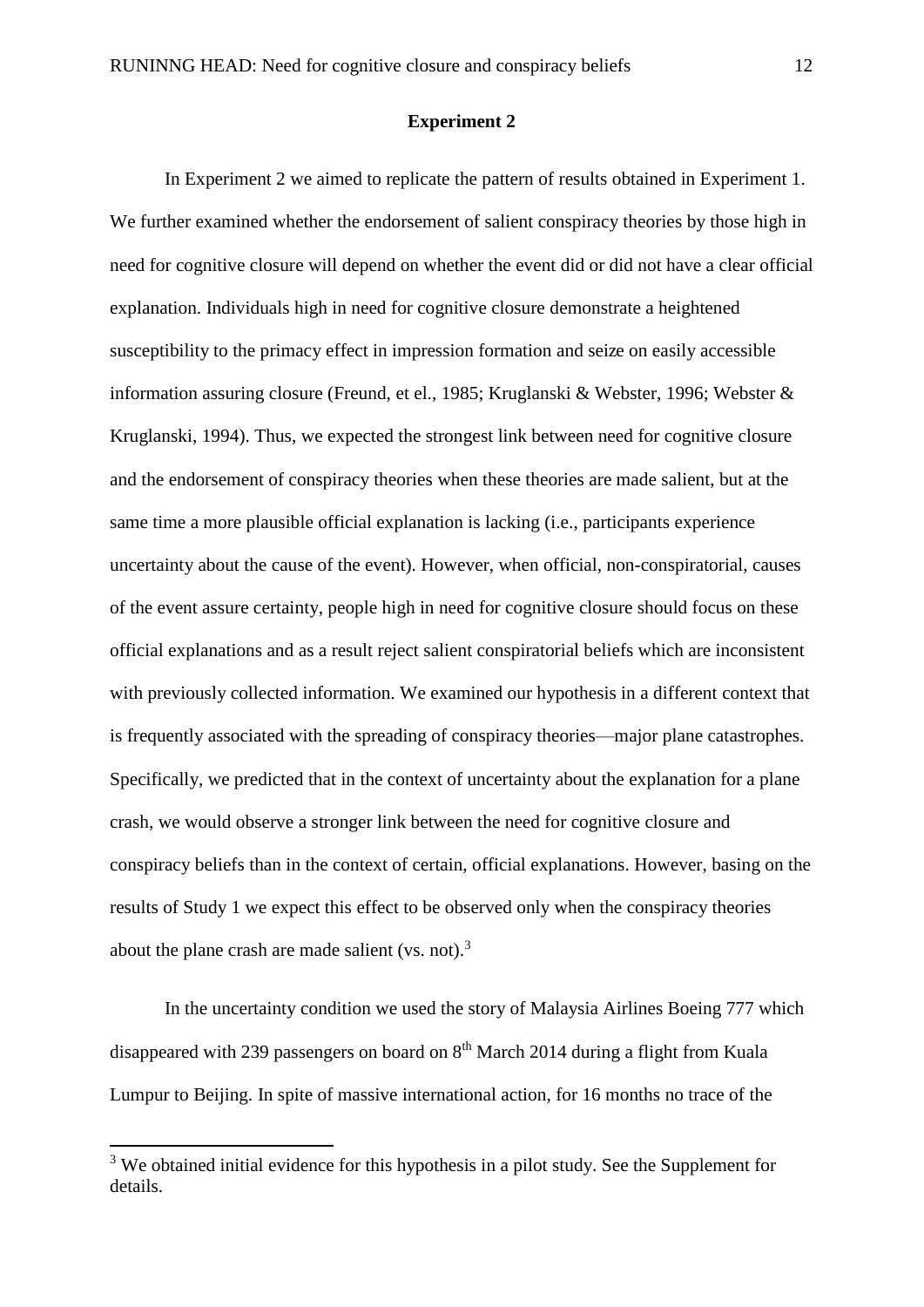plane had been found. In July 2015 fragments of the plane were discovered on the island of Reunion. Still, there is no knowledge about what exactly happened to the plane after it disappeared from the radar and what caused its crash. In the certainty condition we used the story of the Germanwings Airbus A320 plane crash which took place on 24<sup>th</sup> March 2015 when the airplane was flying from Barcelona to Düsseldorf, suddenly lost height and began an unexplained descent into North Alps. All 150 passengers were killed. On  $27<sup>th</sup>$  of March 2015 was the day when media reported that it was the pilot – Andreas Lubitz – suffering from mental health illness who deliberately destroyed the plane (Knolle, 2015) and that there was therefore no conspiracy. We collected data in September-November of 2015, after nonconspiratorial explanation for this tragic event was officially confirmed and announced by international media.

As in Experiment 1, we hypothesized that people high in need for cognitive closure would endorse conspiratorial explanations standing behind the uncertain event (i.e., Malaysia Airlines Boeing 777 crash) when the conspiracy theories were made salient. Moreover, we assumed that people high in need for cognitive closure would reject conspiratorial explanations standing behind a certain event (i.e., Germanwings Airbus A320) even when the conspiracy theories were made salient. Because the study was conducted in Poland, the conspiracy salience manipulation was based on the Smolensk conspiracy theory which is popular among Poles and refers to the alleged conspiratorial causes of the plane crash that killed the Polish president, the first lady and almost one hundred government officials in 2010. After this event, many Poles believed that Russians tend to assassinate their political enemies by secret air attacks (Grzesiak-Feldman & Haska, 2012). Thus, in the conspiracy salience condition we suggested Russian involvement in the plane crash.

#### **Method**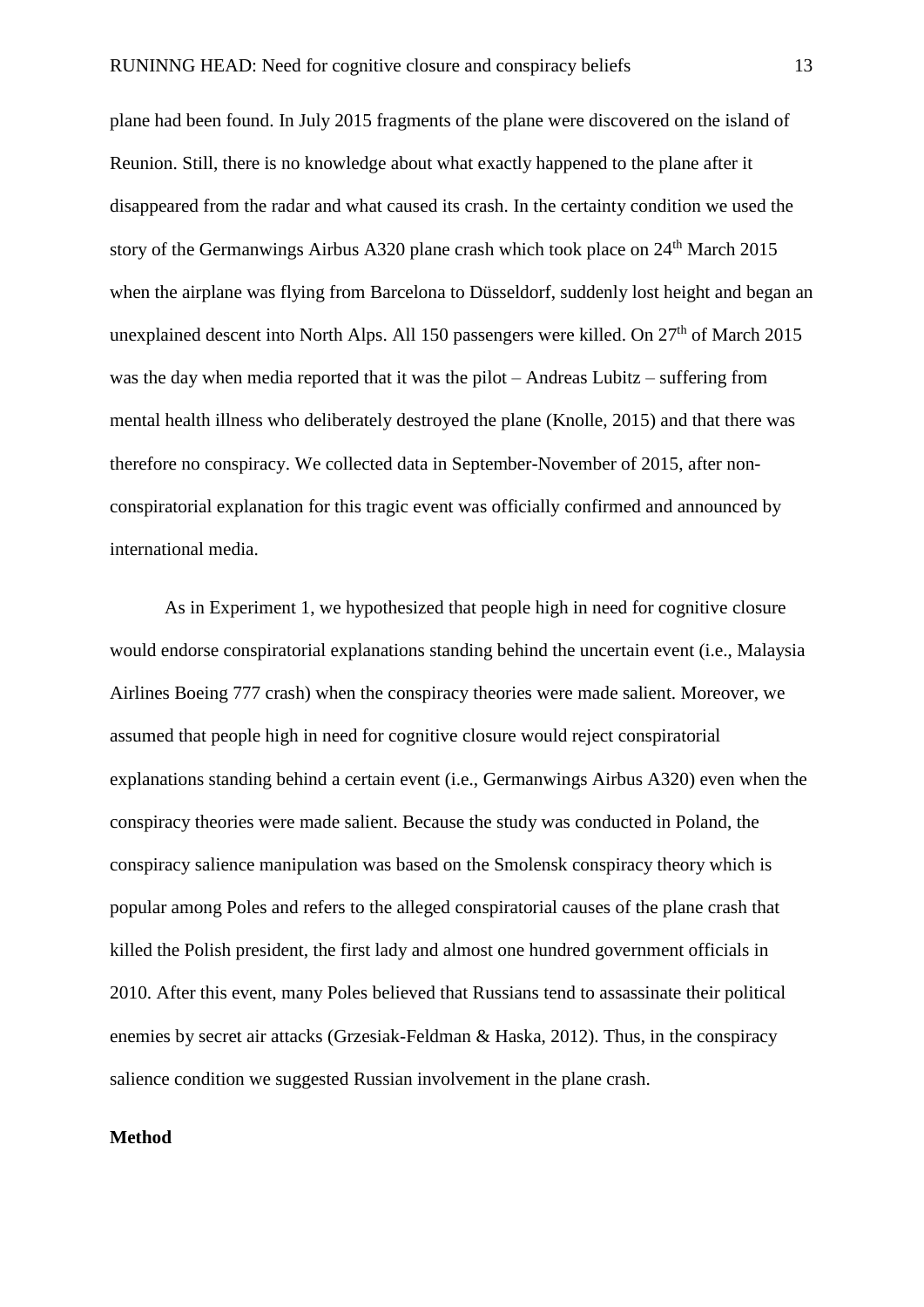#### **Participants.**

Experiment 2 was conducted among 455 Polish internet users. The sample consisted of 314 women and 137 men. The age of the participants ranged from 15 to 93 years ( $M_{\text{age}} =$  $30.16$ ,  $SD = 12.84$ ). Participation was voluntary and anonymous, with no remuneration offered to participants.

#### **Procedure.**

First, participants were asked to fill out the measure of need for cognitive closure. Next, they were randomly assigned to one of the experimental conditions. The study design employed a 2 (event certainty vs. event uncertainty) x 2 (conspiracy-salience vs. control) manipulation.

We manipulated certainty (vs. uncertainty) of the explanation by having participants read stories concerning a plane crash which was caused by officially known (vs. unknown) factors. Participants in the event uncertainty condition  $(n = 230)$  read a short text about the story of the unexplained disappearance of the Malaysia Airlines Boeing 777 plane and were explicitly reminded that the causes of the event still remained unknown. Participants in the certainty condition ( $n = 225$ ) read a short text concerning the story of the Germanwings Airbus A320 plane crash and were explicitly reminded about the known causes of the crash. In both conditions the main text was prepared as an imitation of an online article.

The second experimental manipulation was similar to that used in Experiment 1. Participants in the conspiracy-salience condition ( $n = 224$ ) were exposed to internet comments blaming Russians for conducting secret actions to destroy the plane (e.g., "Russians have always had tendency to plan and commit such crimes…" or "Indeed, it cannot be ruled out that Russians are behind this."). In the control condition ( $n = 231$ ) participants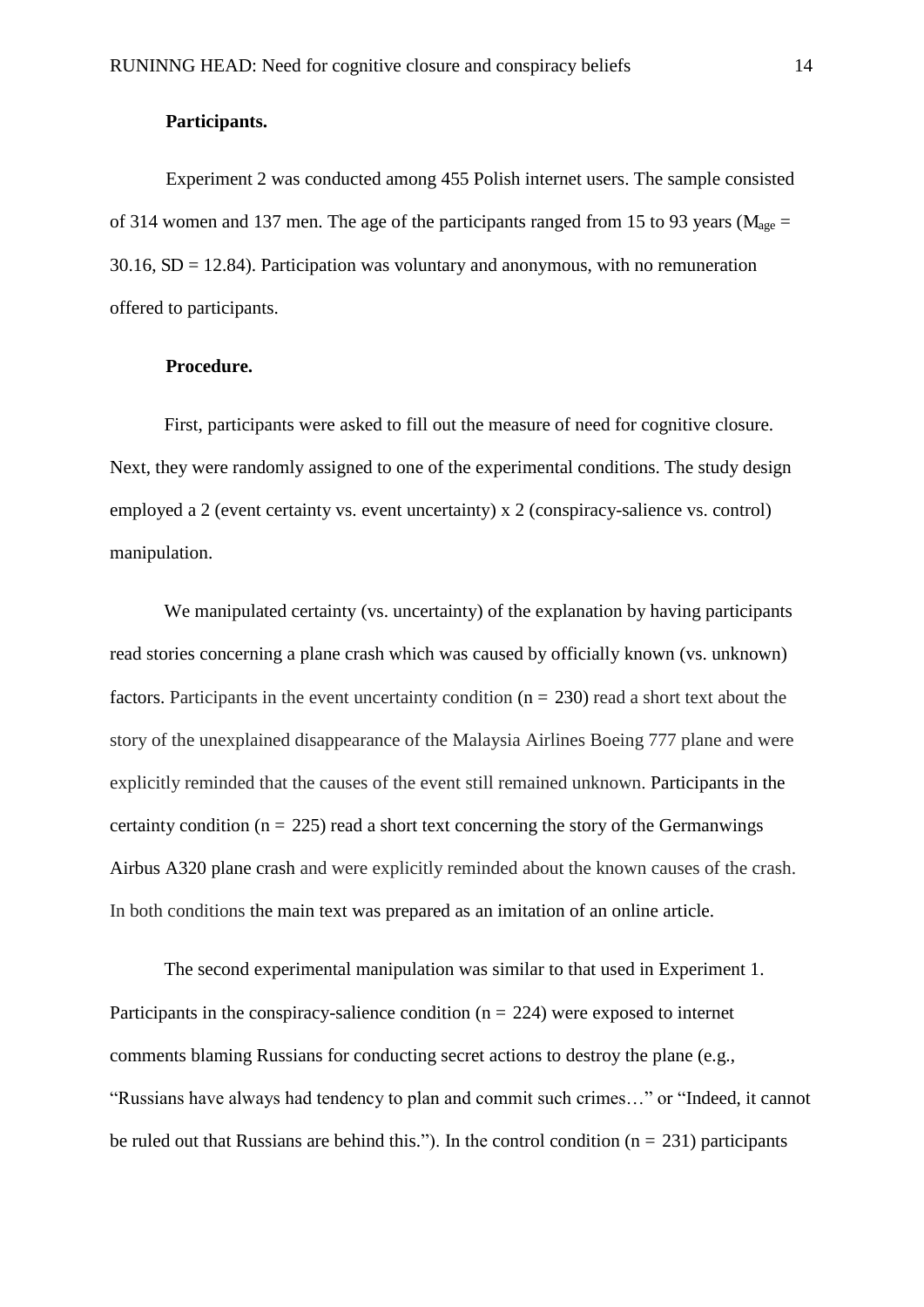were exposed to internet comments which were unrelated to conspiratorial thinking (e.g., "Sad…" or "I cannot believe it.").

Afterwards, participants answered the questions about conspiracy beliefs for a plane crash that they read about.

#### **Measures.**

**Need for cognitive closure** was measured using a short, 15-item, version of the Polish Need for Cognitive Closure scale (Kossowska et al, 2012), as in Experiment 1,  $\alpha$  = .74, M =  $3.62$ , SD = 0.57. A higher mean score indicated a higher need for cognitive closure.

**Conspiracy beliefs** were measured with four items:1)"The real cause of the crash lays in the secret activities of a certain group of people.", 2) "The truth about the cause of the crash was covered up by a certain groups of people.", 3) "The destruction on the plane was carefully planned by a certain group of people.", 4) "Those who will try to establish the truth about the cause of the crash, will not be allowed to speak.",  $\alpha = .93$ ,  $M = 2.48$ , SD = 1.31. A higher mean score indicated higher conspiracy beliefs.

#### **Results and Discussion**

First, we computed the correlation between need for closure and conspiracy beliefs across conditions. Unlike Study 1, this correlation was non-significant,  $r(453) = .02$ ,  $p = .71$ . Second, the independent t-test revealed that participants in the uncertainty condition showed higher conspiracy belief ( $M = 2.80$ , SD = 1.34) than participants in the certainty condition (M  $= 2.15$ , SD = 1.19), t (453) = -5.47, p < .001, which is in line with previous research linking uncertainty to adopting conspiracy beliefs (van Prooijen & Jostmann, 2013; Whitson et al., 2015).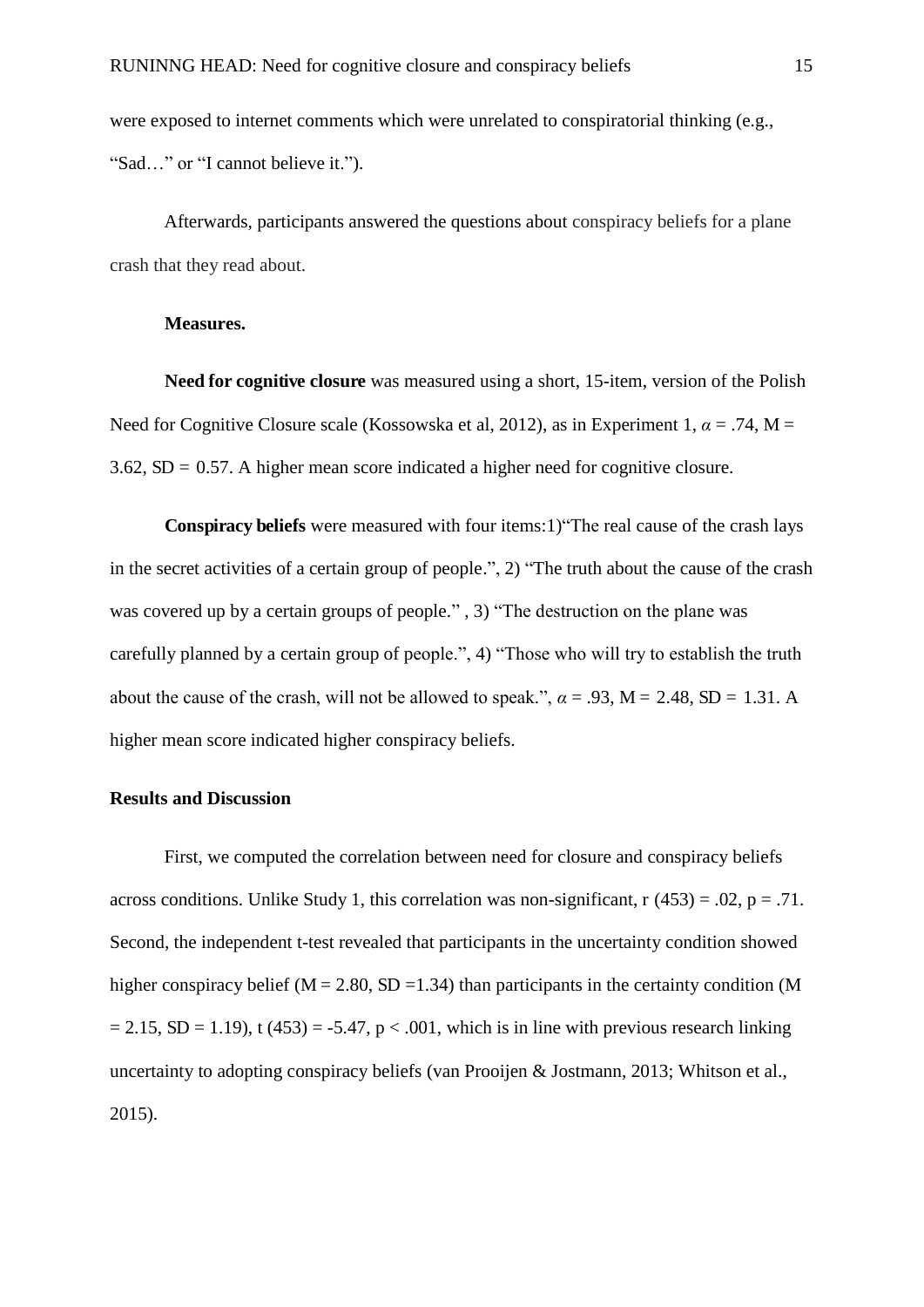Finally, we performed a hierarchical multiple regression analysis to investigate the effects of need for cognitive closure on conspiracy beliefs in interaction with variables coding both experimental manipulations. Need for cognitive closure was mean-centered prior to the analyses. Event certainty manipulation was coded as  $-1$  = uncertainty and  $1$  = certainty condition. Conspiracy-salience manipulation was coded  $-1 =$  control and  $1 =$  conspiracysalience condition.

In the first step we investigated the effects of the need for cognitive closure and the experimental conditions on conspiracy beliefs; F  $(3, 449) = 11.54$ , p < .001, R<sup>2</sup> = .07. We found a negative significant effect of certainty condition,  $B = -0.34$ ,  $SE = 0.06$ ,  $p < .001$ , indicating that participants were more likely to endorse conspiracy beliefs about the uncertain (Malaysia Airlines) than the certain (Germanwings) flight. We also found a non-significant effect of conspiracy-salience condition,  $B = 0.03$ ,  $SE = 0.10$ ,  $p = .75$ , indicating that, as in Study 1, exposure to conspiracy theories was not enough to increase their endorsement among our participants. Finally, we found a non-significant effect of need for cognitive closure,  $B =$ 0.03,  $SE = 0.10$ ,  $p = .48$ , on conspiracy beliefs.

In the second step we introduced three two-way interactions between all the predictors; F (6, 446) = 6.38, p < .001,  $R^2 = .08$ ,  $\Delta R^2 = .01$ , p = .31. We found a negative significant effect of certainty condition,  $B = -0.34$ ,  $SE = 0.06$ ,  $p < .001$ , no significant effects of conspiracysalience experimental condition,  $B = 0.04$ ,  $SE = 0.06$ ,  $p = .54$ , or need for cognitive closure, B  $= 0.02$ , SE  $= 0.10$ , p  $= 0.83$ , on conspiracy beliefs. The two-way interactions between: (1) need for cognitive closure and conspiracy-salience research condition,  $B = -0.07$ ,  $SE = 0.10$ ,  $p =$ .50, and (2) conspiracy-salience and certainty research conditions,  $B = 0.02$ ,  $SE = 0.06$ ,  $p =$ .72, were non-significant. We only found a marginally significant two-way interaction between (3) need for cognitive closure and certainty condition,  $B = -0.18$ ,  $SE = 0.10$ ,  $p = .09$ .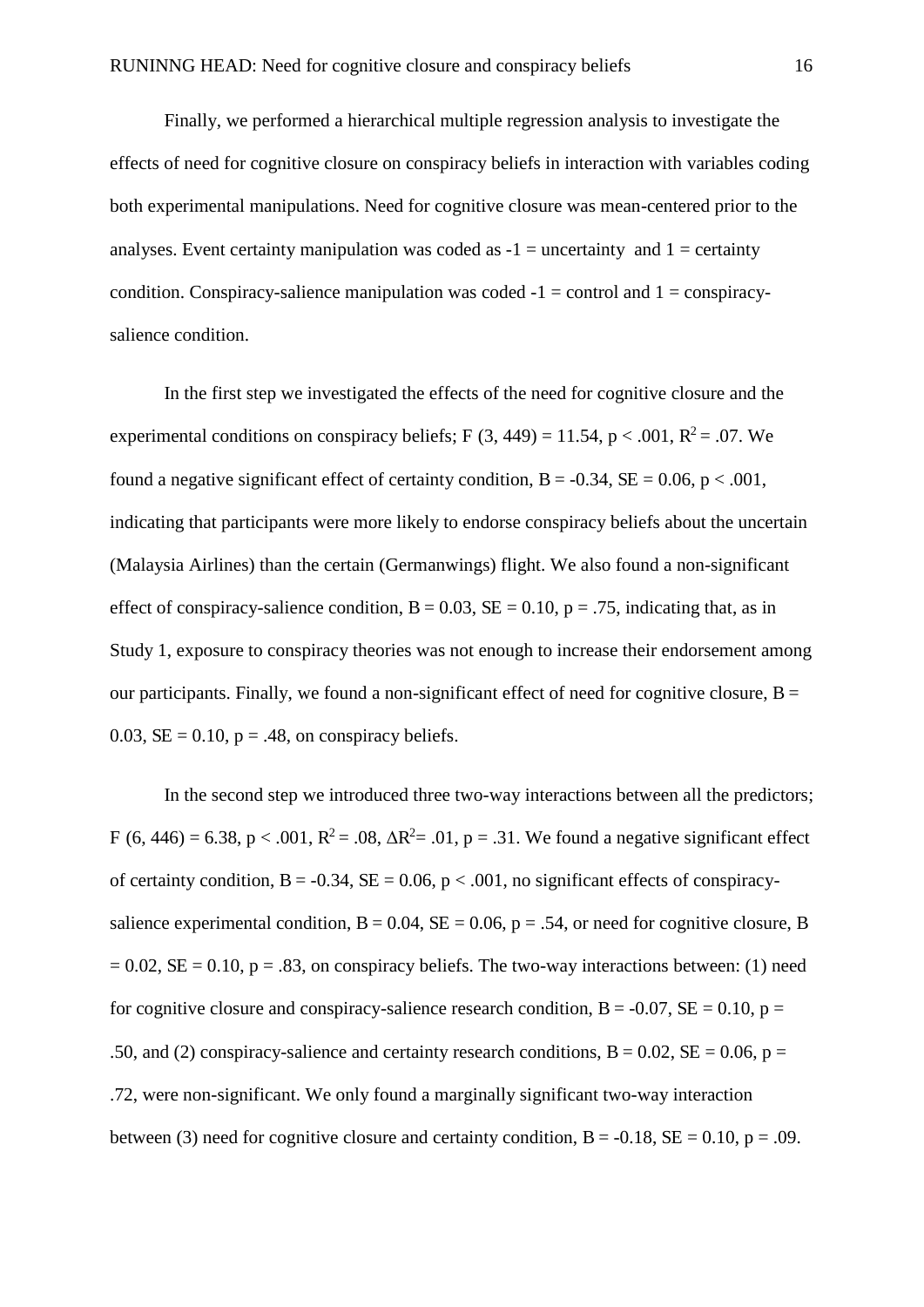In the third step we introduced a three-way interaction between all the predictors. We found a negative significant effect of certainty condition,  $B = -0.35$ ,  $SE = 0.06$ ,  $p < .001$ , no significant effects of conspiracy-salience experimental condition,  $B = 0.03$ ,  $SE = 0.06$ ,  $p = .61$ , or need for cognitive closure,  $B = 0.04$ ,  $SE = 0.10$ ,  $p = .40$ , on conspiracy beliefs. The twoway interactions between: (1) need for cognitive closure and conspiracy-salience research condition,  $B = -0.07$ ,  $SE = 0.10$ ,  $p = .50$ , and (2) conspiracy-salience and certainty research conditions,  $B = 0.02$ ,  $SE = 0.06$ ,  $p = .73$ , were non-significant. We also found a marginally significant two-way interaction between (3) need for cognitive closure and certainty condition,  $B = -0.19$ ,  $SE = 0.10$ ,  $p = .06$ . However, this interaction was qualified by a significant three-way interaction between need for cognitive closure, conspiracy-salience research condition and certainty research condition,  $B = -0.22$ ,  $SE = 0.10$ ,  $p = .03$ ; for the whole model F  $(7, 445) = 6.16$ , p < .001, R<sup>2</sup> = .09,  $\Delta$ R<sup>2</sup> = .01, p = .03<sup>4</sup>.

Further analyses revealed that the interaction effect of need for cognitive closure and certainty research condition was significant for conspiracy-salience condition,  $B = -0.42$ ,  $SE =$ 0.15, p = .01 (Figure 2), and non-significant for the control condition,  $B = 0.03$ ,  $SE = 0.14$ , p =

 $\overline{a}$ 

<sup>&</sup>lt;sup>4</sup> The present analysis was performed with the exclusion of two observations detected as outliers with residuals larger than 3 standard deviations away from the mean (Barnett & Lewis, 1994; Chatterjee & Hadi, 2006; Hadi & Velleman, 1997). The pattern of results remains similar when data for these participants is retained – we obtain a significant effect of certainty condition,  $B = -0.33$ ,  $SE = 0.06$ ,  $p < .001$ , a significant two-way interaction between NFCC and certainty condition,  $B = -0.21$ ,  $SE = 0.11$ ,  $p = .04$ , and marginally significant threeway interaction between NFCC, conspiracy-salience research condition and certainty research condition, B = -0.20, SE = 0.11, p = .056; for the whole model F (7, 447) = 5.36, p < .001,  $\mathbb{R}^2$  $= .08$  (see Supplement for details). Note that no residual outliers were detected in Study 1.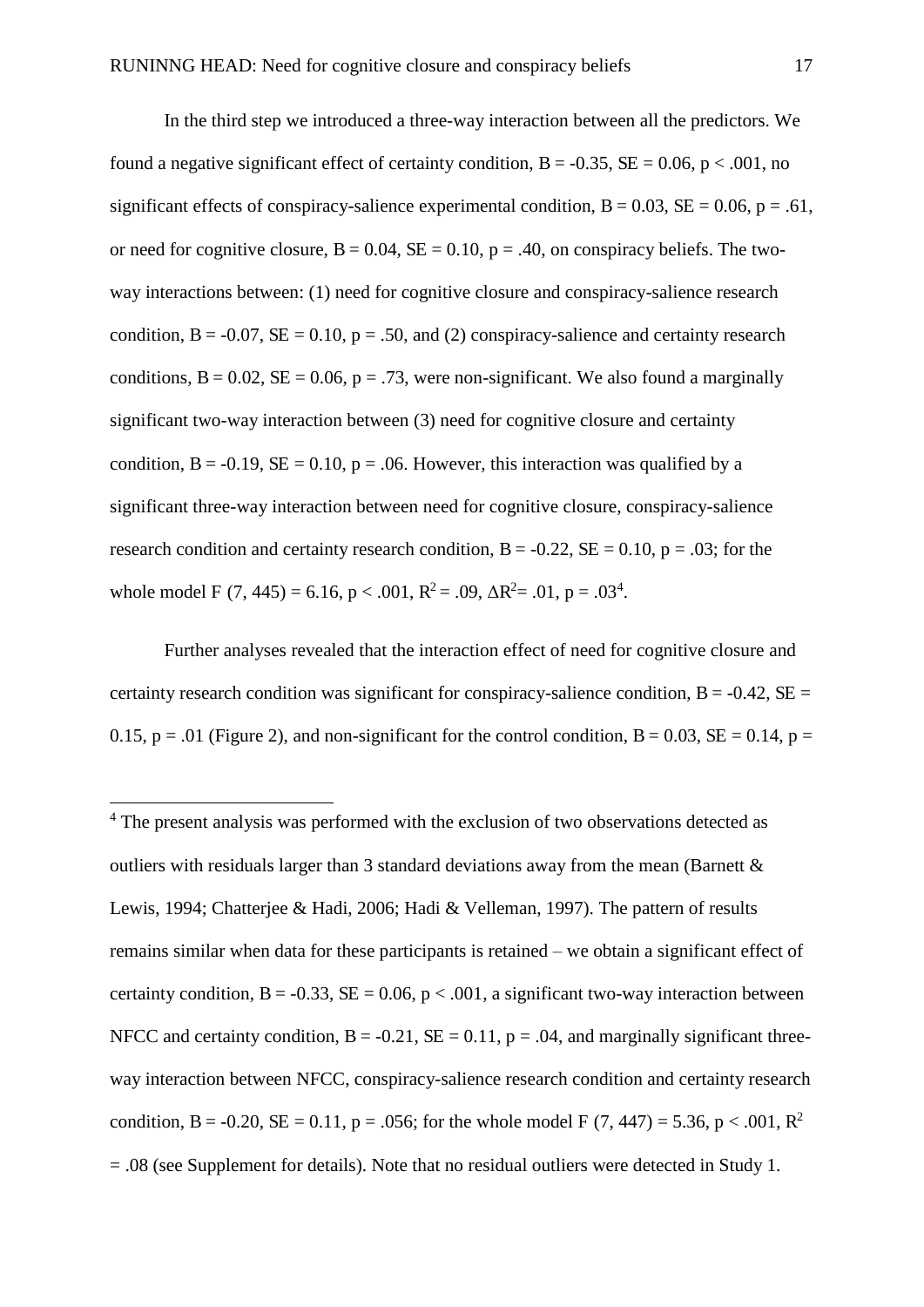.84 (Figure 3). Simple slope analysis indicated that in the conspiracy-salience research condition, the effect of need for cognitive closure on conspiracy beliefs was positive and marginally significant in the uncertainty condition,  $B = 0.39$ ,  $SE = 0.22$ ,  $p = .08$ , and negative and significant in the certainty condition,  $B = -0.44$ ,  $SE = 0.21$ ,  $p = .04$ .



Figure 2. Interaction effect of need for cognitive closure and certainty (vs. uncertainty) condition on conspiracy beliefs among those in the conspiracy-salience condition. Note.  $* p < .05.$   $^+ p < .10.$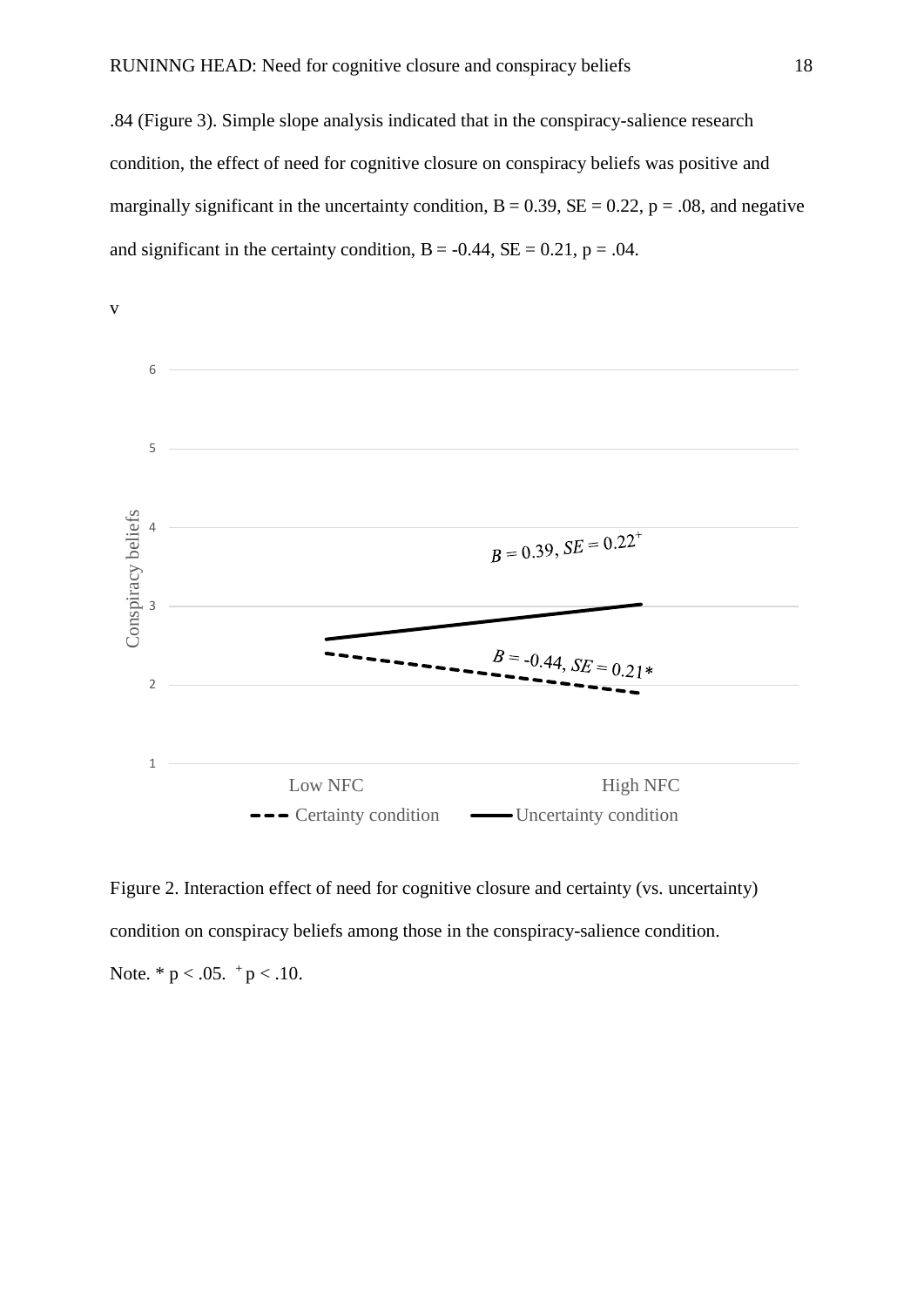



Experiment 2 revealed that the relationship between need for cognitive closure and conspiracy beliefs was moderated both by the salience of conspiratorial explanations as well as the certainty about the causes of the event. Among those participants who read story about an event with well-known causes (high certainty) accompanied by a conspiratorial explanation, need for cognitive closure was negatively related to conspiracy beliefs. However, among those participants who read a story about an event with unknown causes (high uncertainty), need for cognitive closure was positively related to conspiracy beliefs when the conspiratorial explanations were made salient (although the latter effect was marginally significant and should be treated with caution). It seems that people high in need for cognitive closure rely on conspiratorial explanations when such explanations refer to uncertain,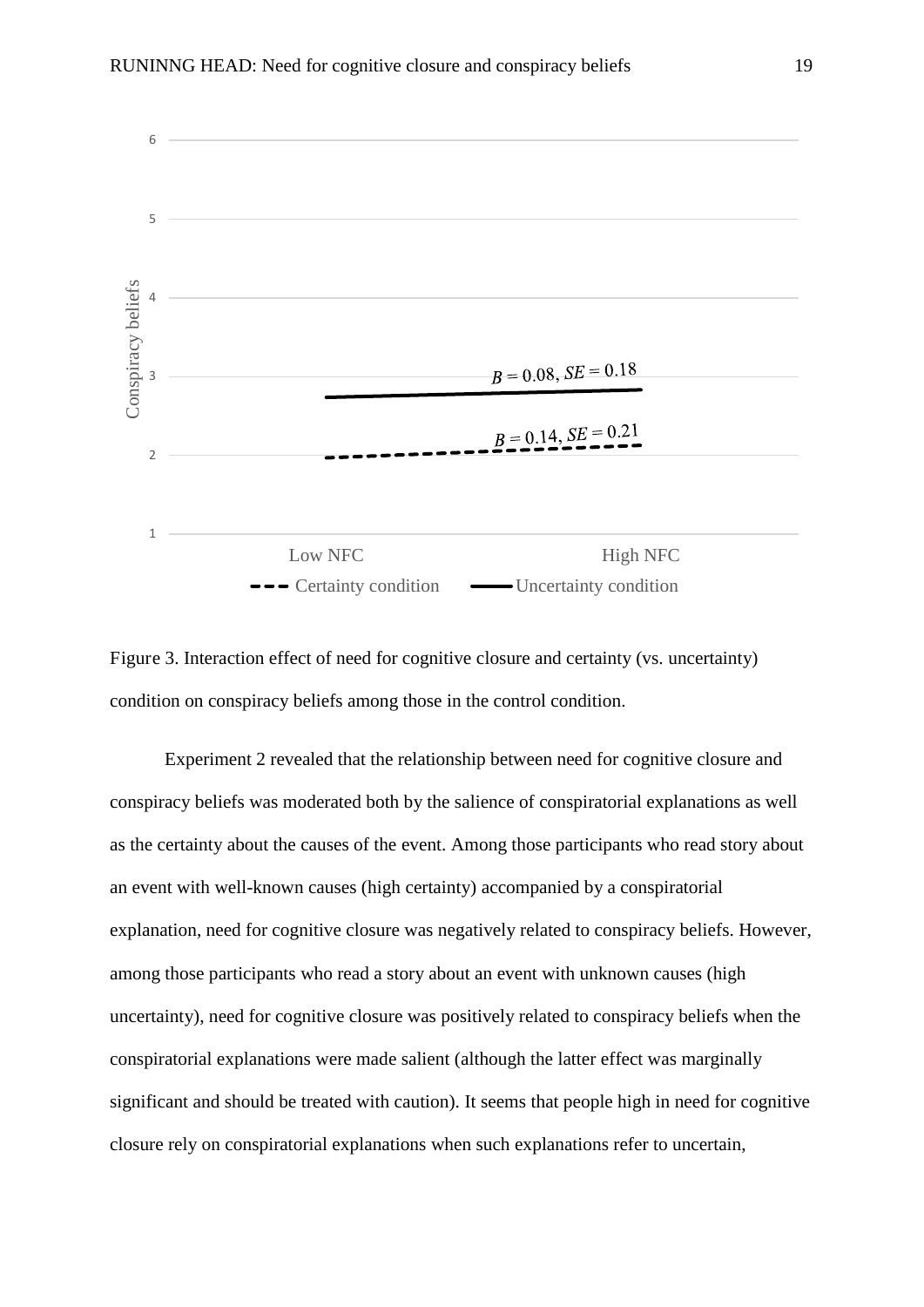mysterious, events but at the same time are easily accessible. However, salient conspiratorial beliefs that refer to certain event, with well-known non-conspiratorial causes, are simply inconsistent with previously gained information. In this case, people high in need for cognitive closure reject them – probably focusing on the official, non-conspiratorial explanations.

#### **General Discussion**

In two experiments we examined the relationship between the epistemic need for cognitive closure and the endorsement of conspiratorial explanations for major events. In both studies need for cognitive closure was a robust predictor of adopting conspiratorial explanations for uncertain events, but only when such explanations were made salient. In Experiment 1, participants high in need for closure were more likely to endorse a conspiracy theory behind the influx of refugees but this effect was especially pronounced when a conspiracy theory was suggested to participants. In Experiment 2, participants high in need for cognitive closure were more likely to endorse a conspiracy theory behind a plane crash when this conspiracy was salient. This was only the case when non-conspiratorial official explanations for the crash were lacking. When other causes for the plane crash were easily available to participants instead, those high in cognitive closure were more likely to reject conspiracy theories.

In Experiment 1 the correlation between need for cognitive closure and conspiracy beliefs was significantly positive. On the other hand, in Experiment 2 we found this relationship to be significant only in the case of uncertain situations accompanied by conspiratorial explanations. The current findings shed light on why previous research might have failed to find a link between need for cognitive closure and conspiracy beliefs (Imhoff & Bruder, 2014; Leman & Cinnirella, 2013). It seems that this relationship is more complex and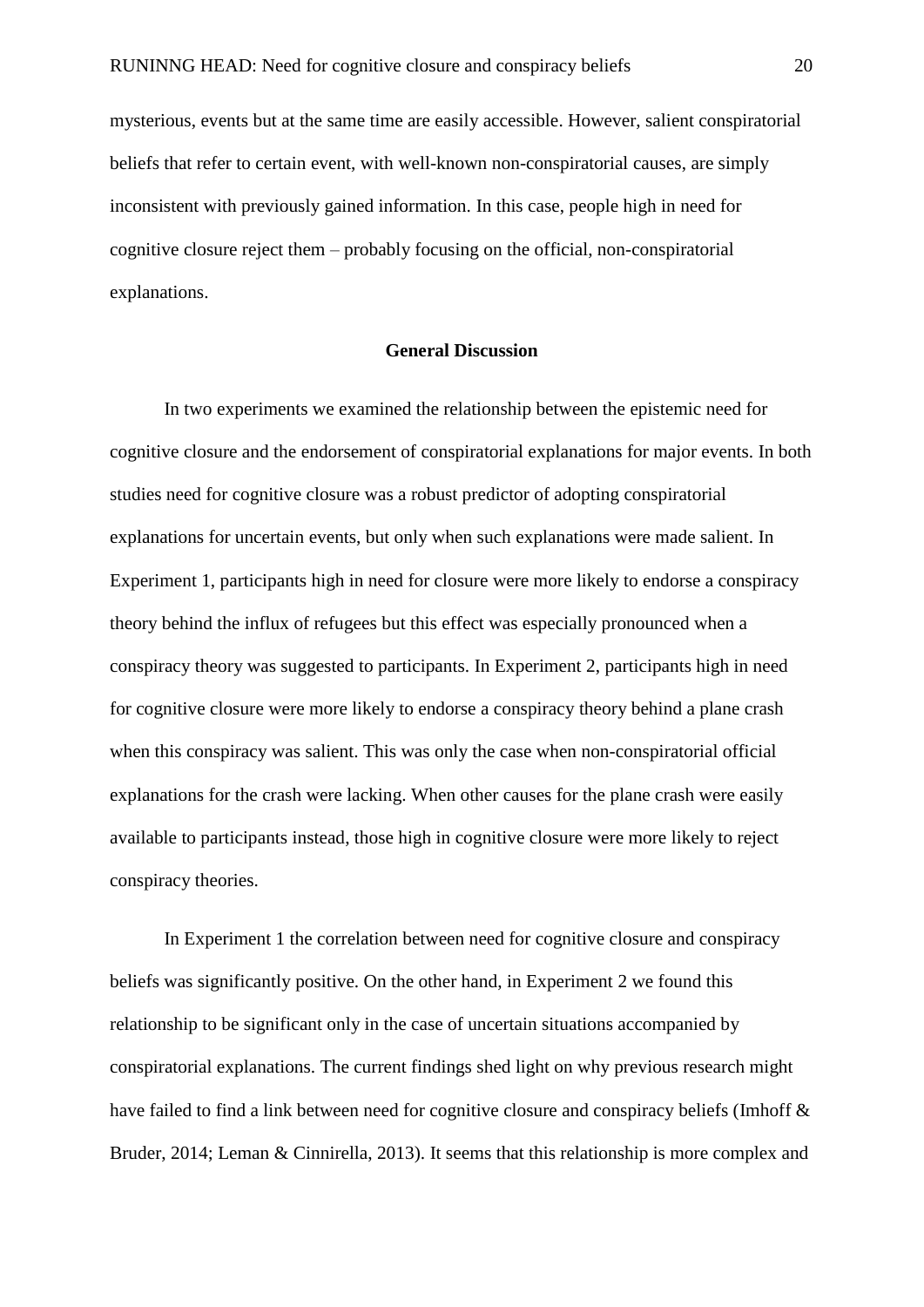dependent on what sort of explanations are temporarily available to the individual. When the official causes of a particular event are well-known and assure closure, those high in need for cognitive closure might not have a reason for entertaining conspiracy theories. In fact, when alternative explanations are available, individuals high in need for cognitive closure are likely to freeze on them and become immune to any contradictory information that cannot be easily assimilated into existing schema (Kruglanski et al., 1996; Roets et al., 2015). Under these circumstances, those with high need for cognitive closure can reject any salient conspiracy theories.

Nevertheless, when the situation is complex and uncertain, conspiracy beliefs may serve as a map of meaning for those individuals who are determined to get any answer. Under these circumstances, individuals high in need for cognitive closure are likely to seize on salient conspiratorial explanations. In other words, when facing uncertainty combined with conspiracy-salience environment, those high in need for cognitive closure rely on the easily accessible schema of a conspiracy theory. We suggest that, in this case, conspiracy theories which represent closed, certain and structured mode of thinking would serve to provide closure and certainty (Kossowska & Bukowski, 2015). Our results were consistent with this theorizing and demonstrated that those high in need for cognitive closure use the available cues in forming their judgements about major world events. These findings are in line with past research showing that need for cognitive closure is associated with the endorsement of social and political attitudes that are temporarily or chronically available (e.g., Golec  $\&$ Federico, 2004; Golec de Zavala et al., 2008; Kossowska & Van Hiel, 2003).

The current findings also corroborate and extend previous work on the role of uncertainty in interpreting evidence for conspiracy theories. In a series of studies Van Prooijen and Jostmann (2013) demonstrated that under conditions of uncertainty (vs. certainty), participants were more likely to use information about the immorality of authorities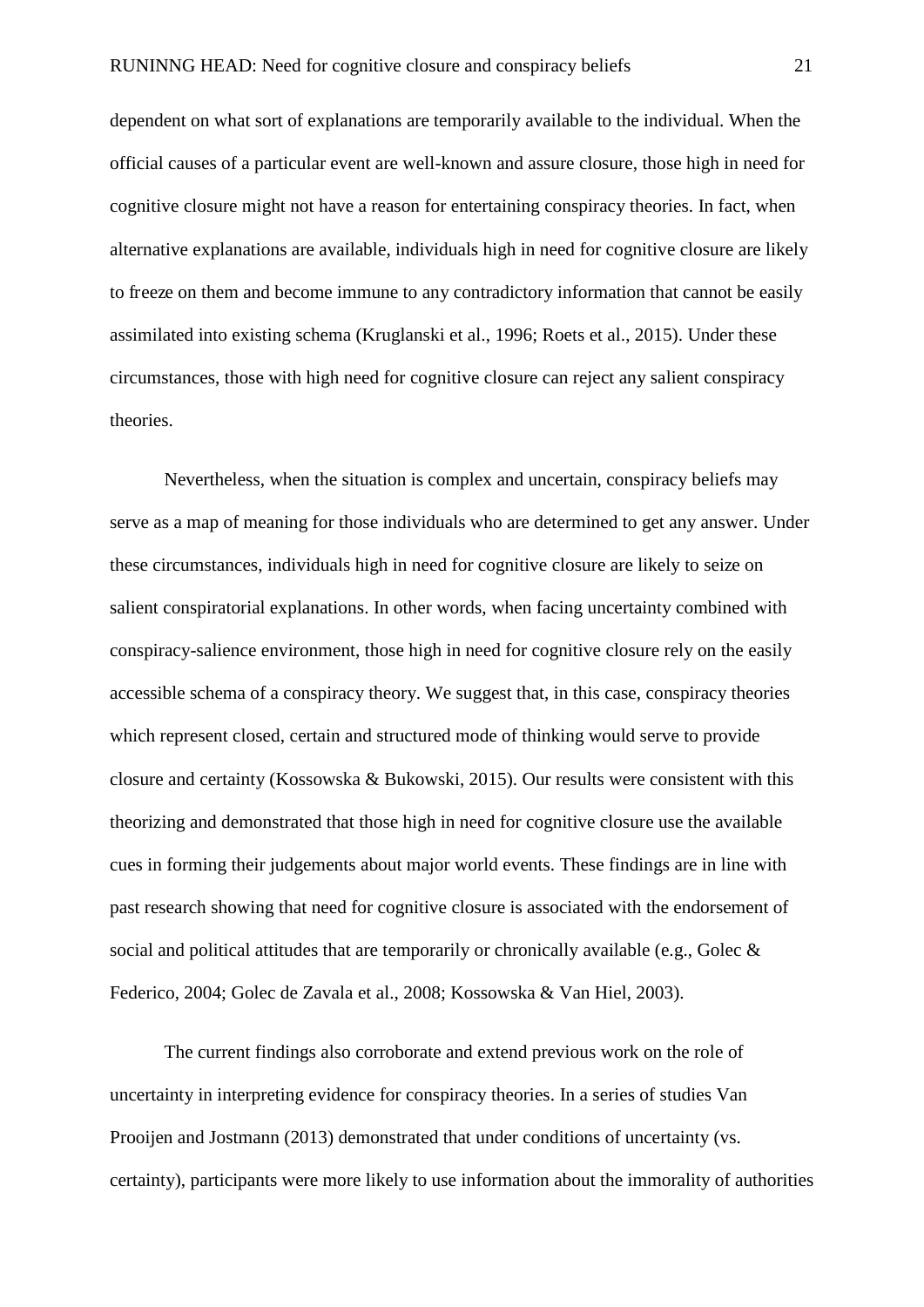to form conspiracy theories about their actions. Our studies indicate that this may be the case especially among individuals high in need for cognitive closure, who are more likely to attend to salient cues that help them interpret reality (Kruglanski, 1990; Kruglanski & Webster, 1996). Future research, however, would do well to better establish causality of described relationship by manipulating need for cognitive closure directly. Potentially fertile ground for future research would be also to investigate if conspiratorial beliefs fully compensate feelings of uncertainty and discourage those high in need for cognitive closure from searching for alternative explanations. Due to the fact that we manipulated conspiracy-salience using an alleged internet conversation, our results should be interpreted in terms of susceptibility to endorsing available conspiracy theories rather than in terms of actively generating conspiracy theories. More research is needed to explore whether individuals high, or rather low, in need for cognitive closure would also be prone to engage in generating conspiratorial explanations for major world events.

Furthermore, when exploring the relationship between need for cognitive closure and seizing on salient conspiratorial explanations different mediators should be taken into consideration. For example, the relationships we observed may be at least partially accounted for by right-wing authoritarianism or out-group prejudice that are often positively related to need for cognitive closure (Chirumbolo, 2002; Kossowska & Van Hiel, 2003) and belief in conspiracy theories (Golec de Zavala & Cichocka, 2012; Imhoff & Bruder, 2014). Last but not least, it is important to note that the effects we observed were small. Future research should seek to replicate these findings and investigate their potential moderators and boundary conditions.

Overall, the current results help us understand the psychological predispositions that make people prone to endorse conspiracy theories after being briefly exposed to them. We hope that they can inform not only the social psychological study of the conspiracy beliefs,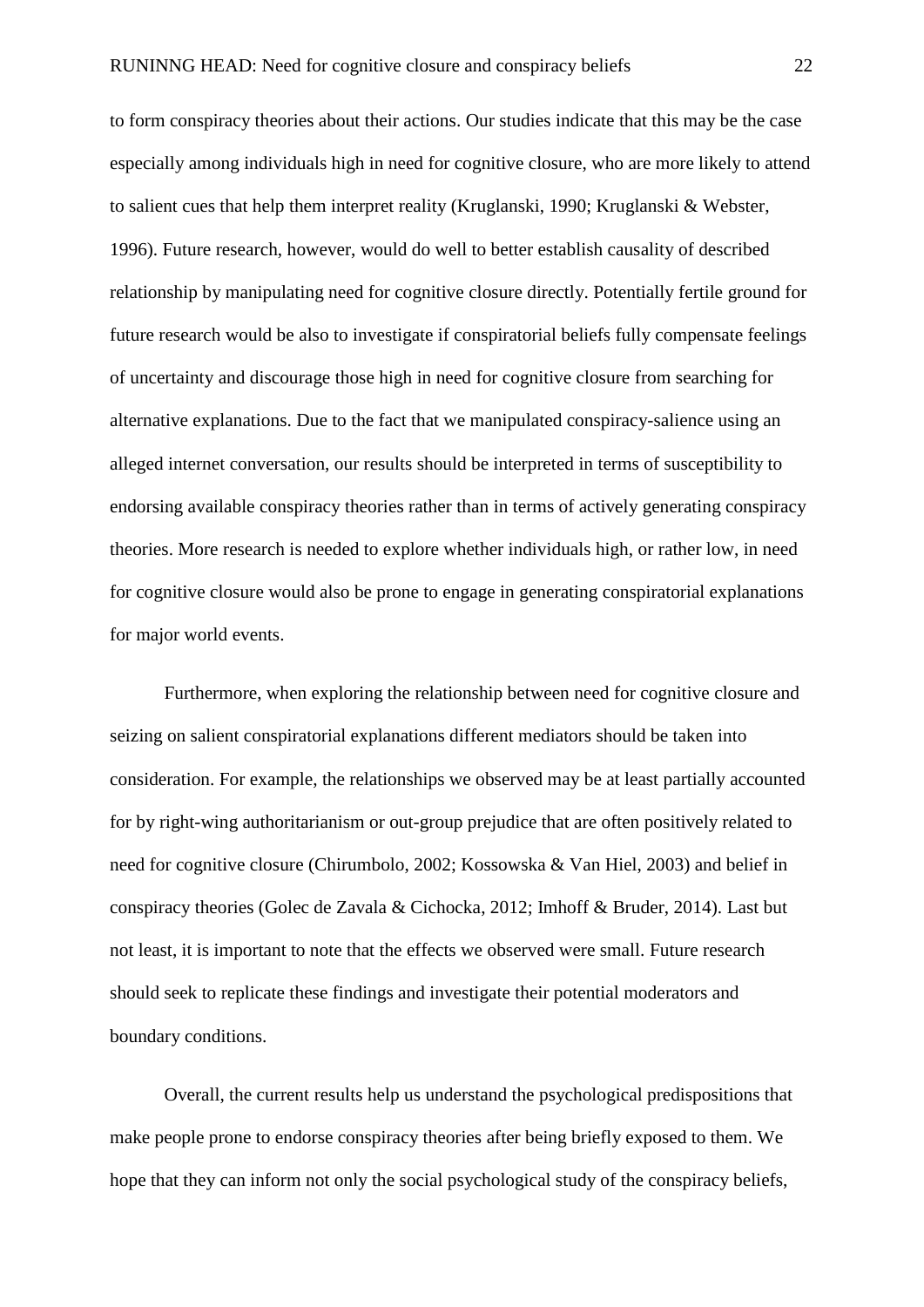but also prove useful for those who seek to decrease the prevalence of potentially harmful conspiracy theories (see Douglas, Sutton, Jolley, & Wood, 2015; Jolley & Douglas, 2014).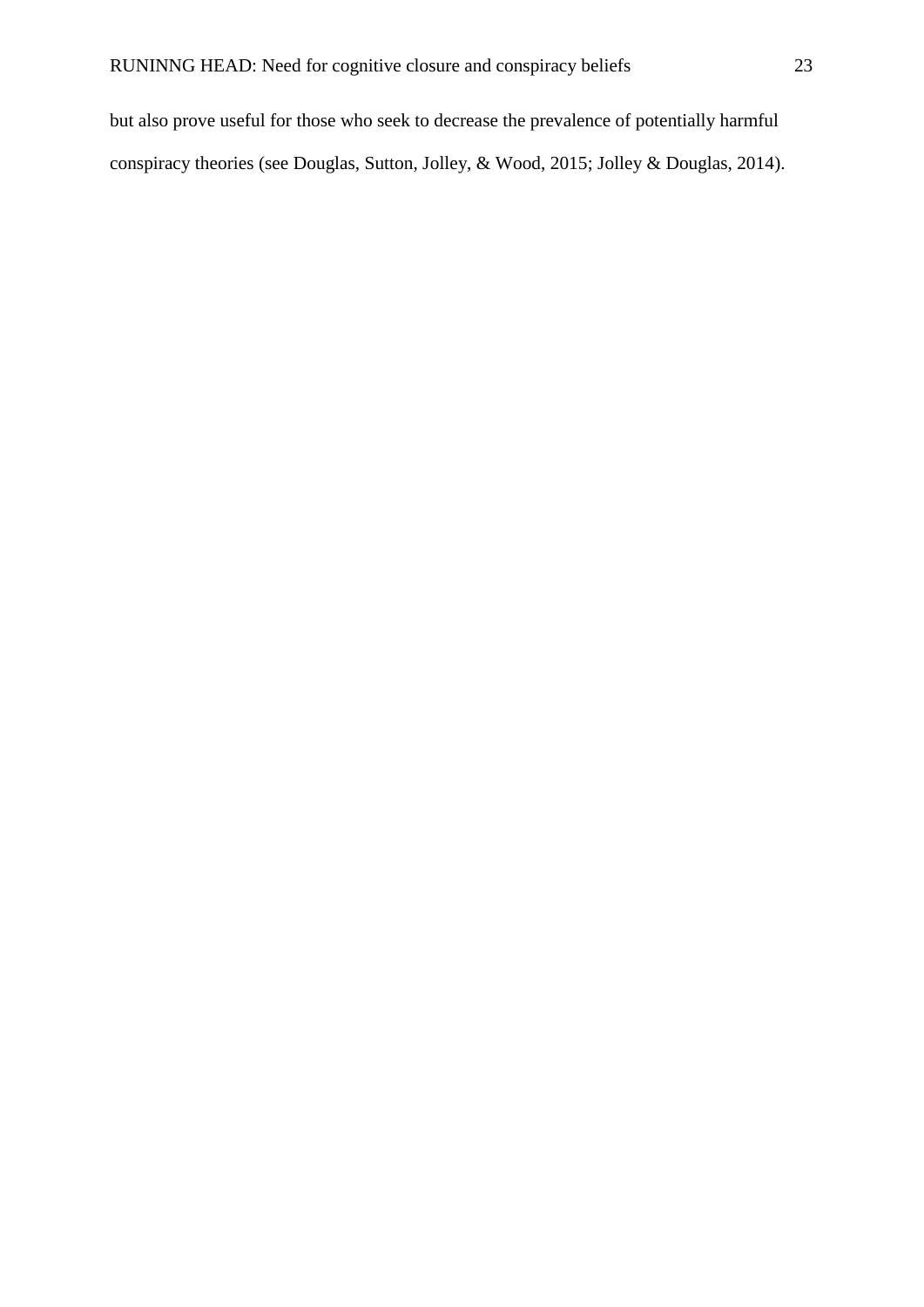#### **References**

- Abalakina-Paap, M., Stephan, W. G., Craig, T., & Gregory, W. L. (1999). Beliefs in conspiracies. Political Psychology, 20, 637-647. doi: 10.1111/0162-895X.00160
- Barnett, V., & Lewis, T. (1994). Outliers in Statistical Data. New York: John Wiley & Sons.
- Bilewicz, M., Winiewski, M., Kofta, M., & Wójcik, A. (2013). Harmful ideas, The structure and consequences of anti-semitic beliefs in Poland. Political Psychology, 34, 821-839. doi: 10.1111/pops.12024
- Cichocka, A., Marchlewska, M., & Golec de Zavala, A. (2015). Does self-love or self-hate predict conspiracy beliefs? Narcissism, self-esteem, and the endorsement of conspiracy theories. Social Psychological and Personality Science, 7, 157-166. doi: 10.1177/1948550615616170
- Cichocka, A., Marchlewska, M., Golec de Zavala, A., & Olechowski, M. (2015), 'They will not control us': Ingroup positivity and belief in intergroup conspiracies. British Journal of Psychology. doi: 10.1111/bjop.12158
- Chirumbolo, A. (2002). The relationship between need for cognitive closure and political orientation: The mediating role of authoritarianism. Personality and Individual Differences, 32, 603-610. doi: http://dx.doi.org/10.1016/S0191-8869(01)00062-9
- Douglas, K., Sutton, R., Jolley, D., & Wood, M. (2015). The social, political, environmental and health-related consequences of conspiracy theories: Problems and potential solutions. In M. Bilewicz, Cichocka, A., & Soral, W. (Eds.), The psychology of conspiracy. Taylor and Francis.
- Goclowski, M., Barteczko, A., & Koper, A. (2015). Polish opposition warns refugees could spread infectious diseases. Reuters. Retrieved from [http://www.reuters.com/article/us](http://www.reuters.com/article/us-europe-migrants-poland-idUSKCN0S918B20151015)[europe-migrants-poland-idUSKCN0S918B20151015.](http://www.reuters.com/article/us-europe-migrants-poland-idUSKCN0S918B20151015)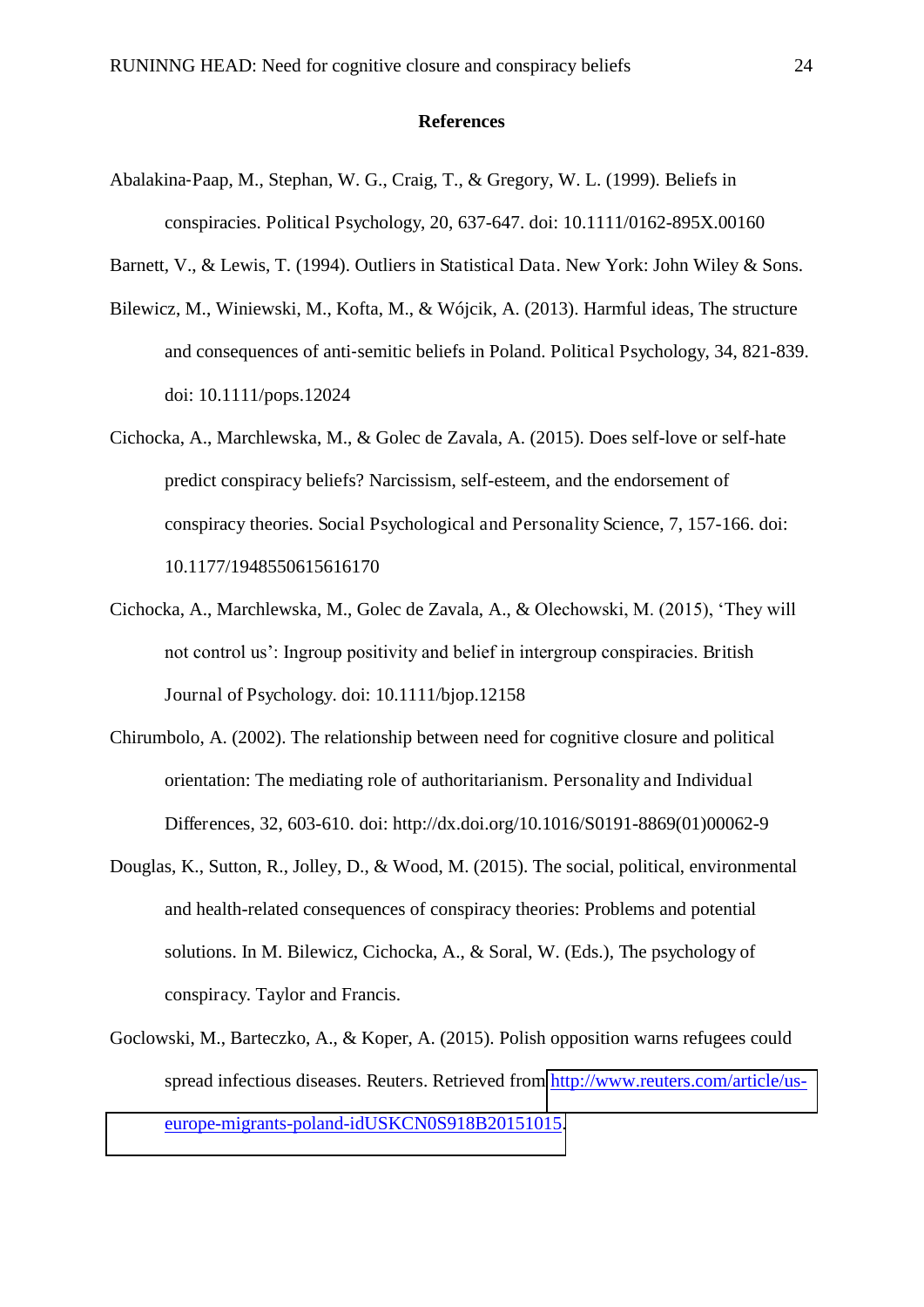- Golec A., & Federico, C. (2004). Understanding responses to political conflict: Interactive effects of the need for closure and salient conflict schemas. Journal of Personality and Social Psychology, 87, 750-762. doi: 10.1037/0022-3514.87.6.750
- Golec de Zavala, A., & Cichocka, A. (2012). Collective narcissism and anti-Semitism in Poland. Group Processes and Intergroup Relations, 15, 213-229. doi: 10.1177/1368430211420891
- Golec de Zavala, A., Cichocka, A., Eidelson, R., & Jayawickreme, N. (2009). Collective narcissism and its social consequences. Journal of Personality and Social Psychology, 97, 1074-1096. doi: 10.1037/a0016904
- Golec de Zavala, A., Federico, C., Cisłak, A., & Sigger, J. (2008). Need for closure and coercion in inter-group conflicts: Experimental evidence for the mitigating effect of accessible conflict schemas. European Journal of Social Psychology, 38, 84-105. doi: 10.1002/ejsp.438
- Fiske, S. T., & Taylor, S. E. (1991). Social cognition (2nd ed.). New York: McGraw-Hill.
- Ford, T. E., & Kruglanski, A. W. (1995). Effects of epistemic motivations on the use of accessible constructs in social judgment. Personality and Social Psychology Bulletin, 21, 950-962. doi: 10.1177/0146167295219009
- Freund, T., Kruglanski, A., & Shpitzajzen, A. (1985). The freezing and unfreezing of impressional primacy: Effects of the need for structure and the fear of invalidity. Personality and Social Psychology Bulletin, 11, 479-487. doi:

10.1177/0146167285114013

Grzesiak-Feldman, M., & Haska, A. (2012). Conspiracy theories surrounding the Polish presidential plane crash near Smolensk, Russia. Retrieved from Deconspirator website: http://deconspirator.com/2012/11/22/conspiracy-theories-surrounding-thepolishpresidential-plane-crash-near-smolensk-russia/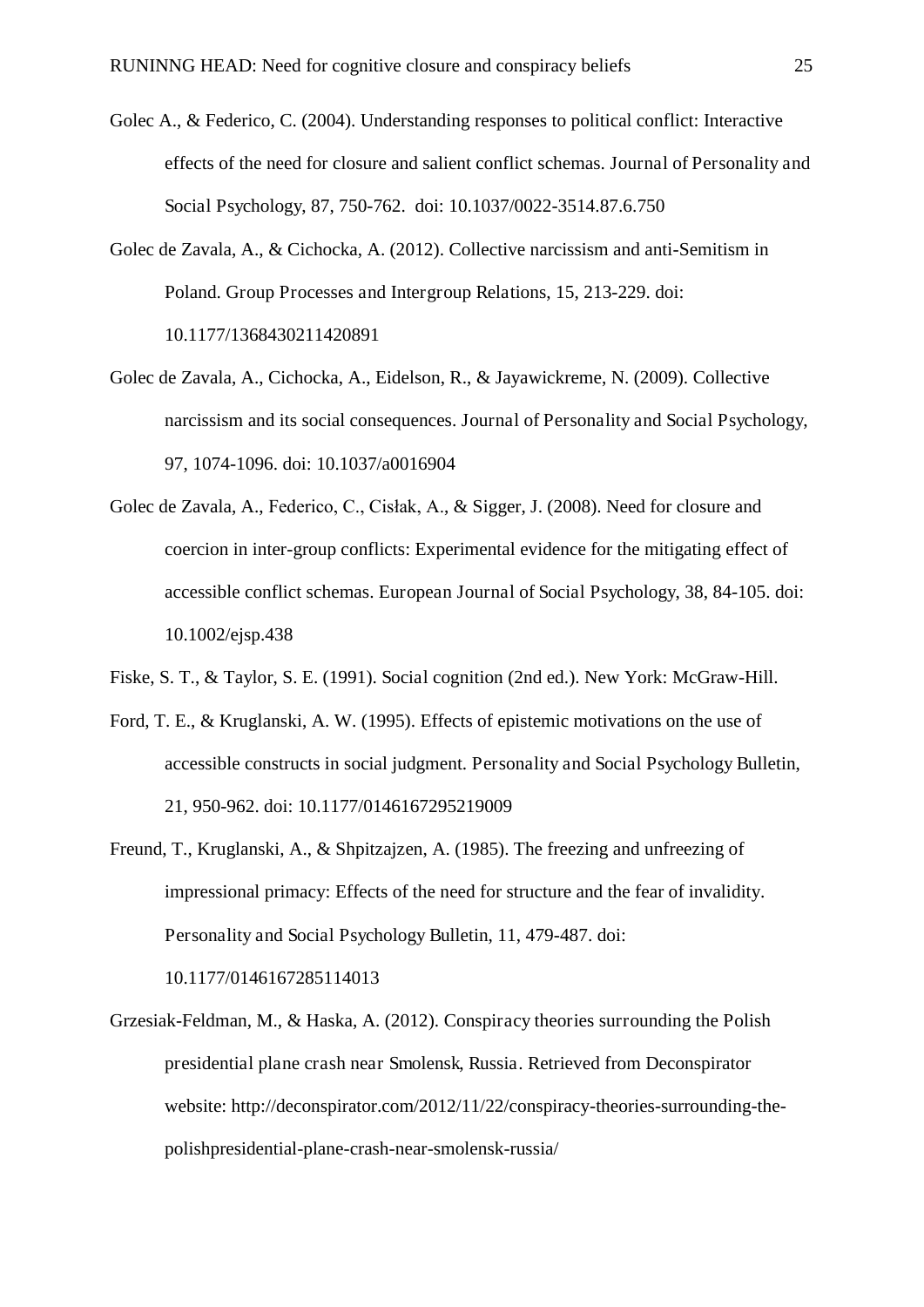- Hadi, A. S., & Velleman, P. F. (1997). Computationally efficient adaptive methods for the identification of outliers and homogeneous groups in large data sets. Proceedings of the Statistical Computing Section, American Statistical Association, 1, 24-29.
- Hogg, M. A., & Adelman, J. (2013). Uncertainty-identity theory: Extreme groups, radical behavior, and authoritarian leadership. Journal of Social Issues, 69, 436-454. doi: 10.1111/josi.12023
- Imhoff, R., & Bruder, M. (2014). Speaking (un-)truth to power: Conspiracy mentality as a generalised political attitude. European Journal of Personality, 28, 25-43. doi: 10.1002/per.1930
- Jolley, D., & Douglas, K. M. (2014). The effects of anti-vaccine conspiracy theories on vaccination intentions. PLoS ONE, 9, [e89177]. doi: 10.1371/journal.pone.0089177
- Klein, C. T. F., & Webster, D. M. (2000). Individual differences in argument scrutiny as motivated by need for cognitive closure. Basic and Applied Social Psychology, 22, 119-129. doi: 10.1207/S15324834BASP2202\_5
- Kofta, M., & Sedek. G. (2005). Conspiracy stereotypes of Jews during systemic transformation in Poland. International Journal of Sociology, 35, 40-64. doi: 10.1080/00207659.2005.11043142.
- Kossowska, M., & Bukowski, M. (2015). Motivated roots of conspiracies: The role of certainty and control motives in conspiracy thinking. In M. Bilewicz, A. Cichocka, W. Soral (eds.). Psychology of conspiracy (pp.145-161). Taylor & Francis Group, LLC.
- Kossowska, M., Hanusz, K., & Trejtowicz, M. (2012). Skrócona wersja Skali Potrzeby Poznawczego Domknięcia. Dobór pozycji i walidacja skali. [Short version of the Need for Cognitive Closure: Item selection and scale validation]. *Psychologia Społeczna, 7*, 89–99.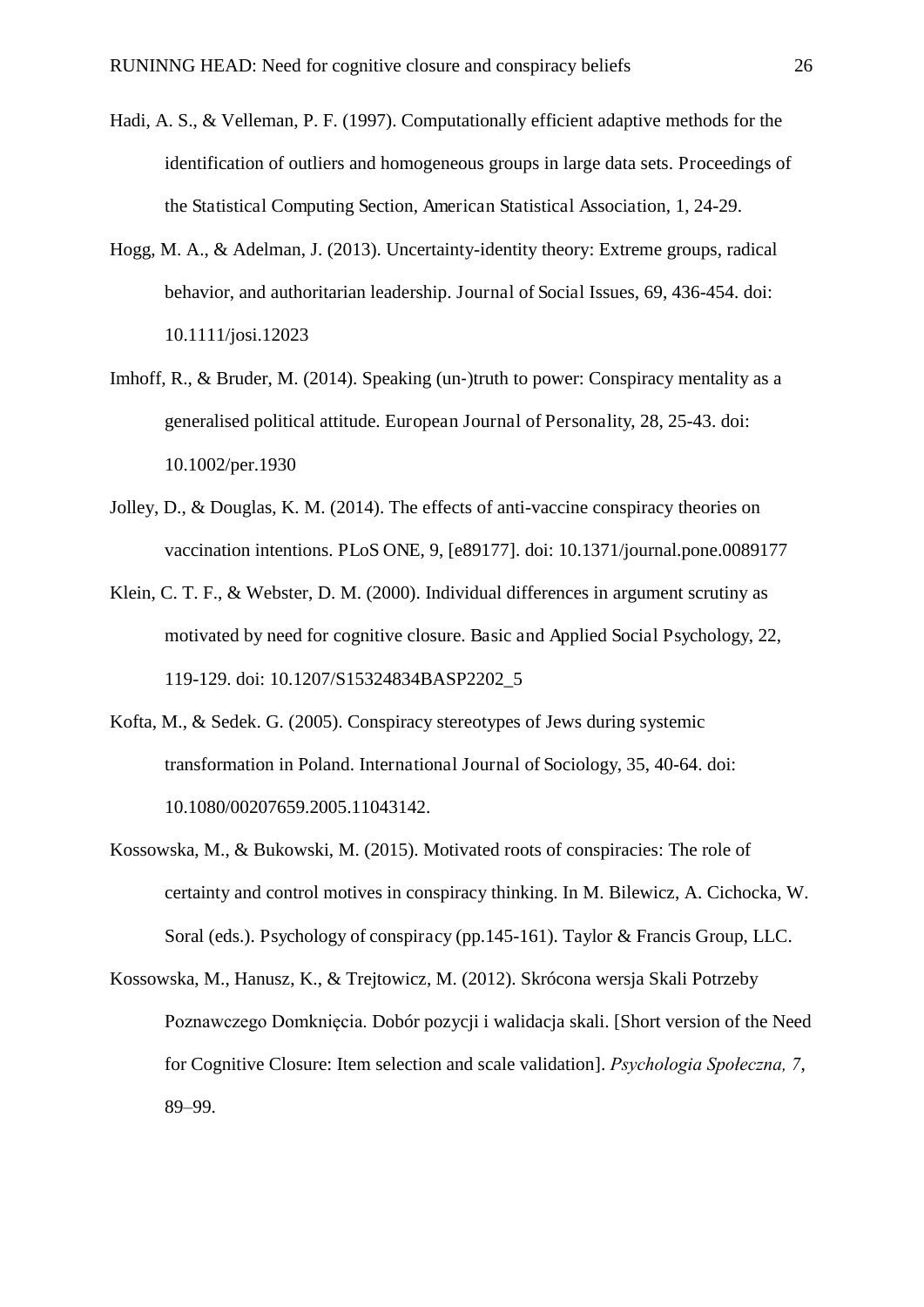- Kossowska, M., & Van Hiel, A. (2003). The relationship between need for closure and conservatism in Western and Eastern Europe. Political Psychology, 24, 501-518. doi: 10.1111/0162-895X.00338
- Kowalczuk, K., Sobiecka, S., & Stalmach, R.(2015). *Polacy o uchodźcach w internecie i w* realu. *Komunikat z badań*. [Poles on refugees: in the internet and the real life. The research report]. Warsaw: CBOS.
- Kruglanski, A.W. (1990). Motivations for judging and knowing: Implications for causal attribution. In E. T. Higgins and R.M. Sorrentino (eds.). The handbook of motivation and cognition: Foundation of social behavior. Vol. 2 (pp. 333-368). New York: Guilford.
- Kruglanski, A. W., & Webster, D. M. (1996). Motivated closing of the mind: "Seizing" and "freezing". Psychological Review, 103, 263-283. doi: http://dx.doi.org/10.1037/0033- 295X.103.2.263
- Laurin, K., Kay, A.C., & Moscovitch, D.A. (2008). On the belief in God: Towards an understanding of the emotional substrates of compensatory control. Journal of Experimental Social Psychology, 44, 1559–1562. doi: http://dx.doi.org/10.1016/j.jesp.2008.07.007
- Leman, P. J., & Cinnirella, M. (2013). Beliefs in conspiracy theories and the need for cognitive closure. Frontiers in Psychology, 4, 378. doi: 10.3389/fpsyg
- Rosnoblet, J. F., & Hepher, T. (2015). Investigators hope cockpit tape will explain Airbus crash. Reuters. Retrieved from [http://www.reuters.com/article/us-france-crash](http://www.reuters.com/article/us-france-crash-idUSKBN0MK2U020150325)[idUSKBN0MK2U020150325.](http://www.reuters.com/article/us-france-crash-idUSKBN0MK2U020150325)
- Knolle, K. (2015). German pilot said to have suffered from depression, anxiety. Reuters. Retrieved from [http://in.reuters.com/article/france-germanwings-crash-co-pilot](http://in.reuters.com/article/france-germanwings-crash-co-pilot-idINKBN0MN0OV20150327)[idINKBN0MN0OV20150327.](http://in.reuters.com/article/france-germanwings-crash-co-pilot-idINKBN0MN0OV20150327)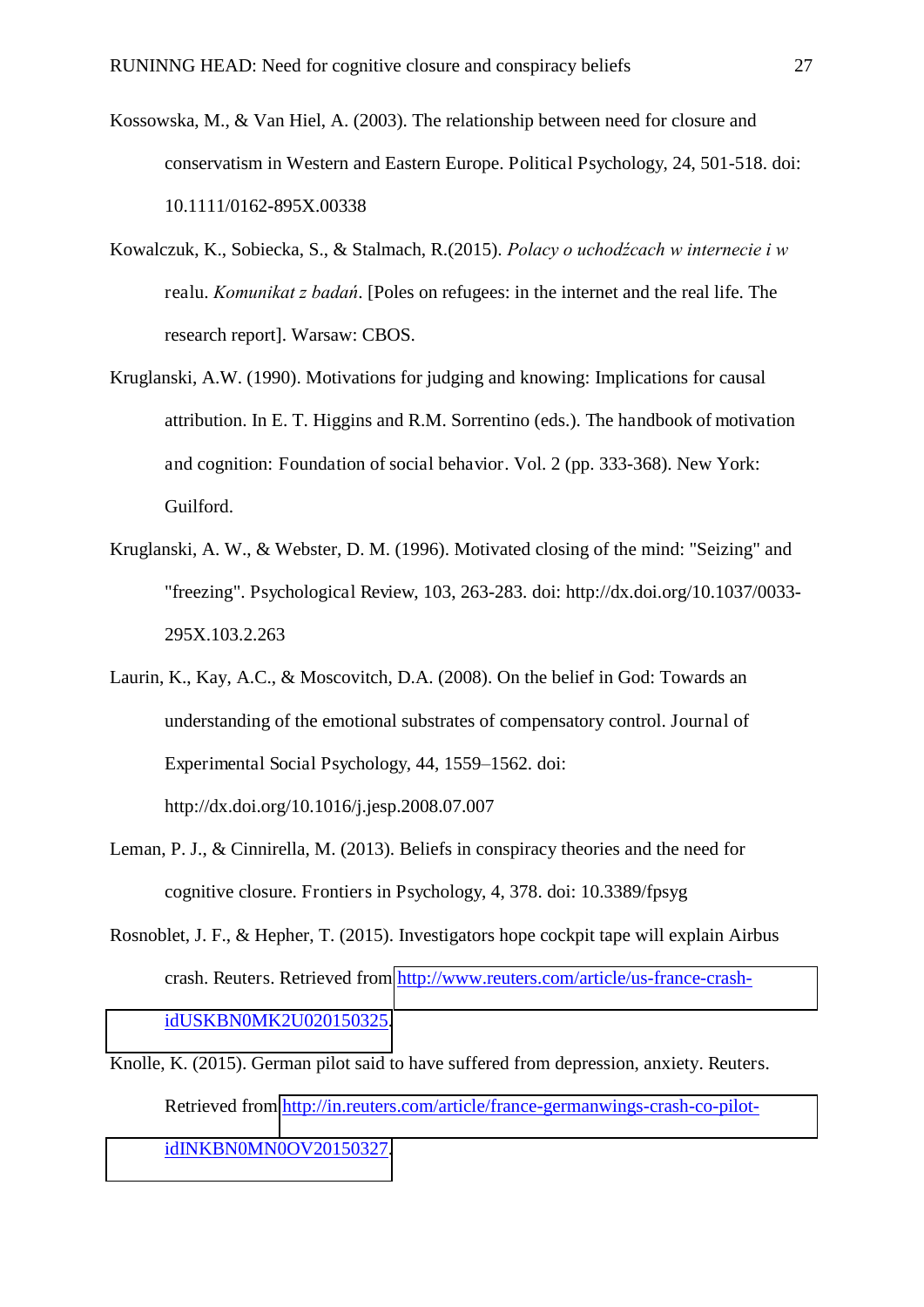- Kruglanski, A. W., Freund, T., & Bar-Tal, D. (1996). Motivational effects in the mereexposure paradigm. European Journal of Social Psychology, 26, 479-499. doi: tp://dx.doi.org/10.1002/(SICI)1099-0992(199605)26:3<479::AID-EJSP770>3.0
- Roets, A., Kruglanski, A. W., Kossowska, M., Pierro, A., & Hong, Y-y. (2015). The motivated gatekeeper of our minds: New directions in need for closure theory and research. Advances in Experimental Social Psychology, 52, 221-283. doi: 0.1016/bs.aesp.2015.01.001
- Roets, A., & Van Hiel, A. (2008). Why some hate to dillydally and others do not: The arousal-invoking capacity of decision-making for low and high-scoring need for closure individuals. Social Cognition, 26, 333-346. doi: 10.1521/soco.2008.26.3.333
- Smith, T., & Novella, S. (2007) HIV denial in the Internet era. PLoS Medicine, 4. doi: 10.1371/journal.pmed.0040256
- Swami, V., Voracek, M., Stieger, S., Tran, U. S., & Furnham, A. (2014). Analytic thinking reduces belief in conspiracy theories. Cognition, 133, 572-585. doi: 10.1016/j.cognition.2014.08.006
- van Prooijen, J. W., & Jostmann, N. B. (2013). Belief in conspiracy theories: the influence of uncertainty and perceived morality. European Journal of Social Psychology, 43, 109- 115. doi: 10.1002/ejsp.1922
- Webster, D. M., & Kruglanski, A. W. (1994). Individual differences in need for cognitive closure. Journal of Personality and Social Psychology, 67, 1049-1062. doi: 10.1037/0022-3514.67.6.1049
- Whitson, J. A., & Galinsky, A. D. (2008). Lacking control increases illusory pattern perception. Science, 322, 115–117. doi: 10.1126/science.1159845